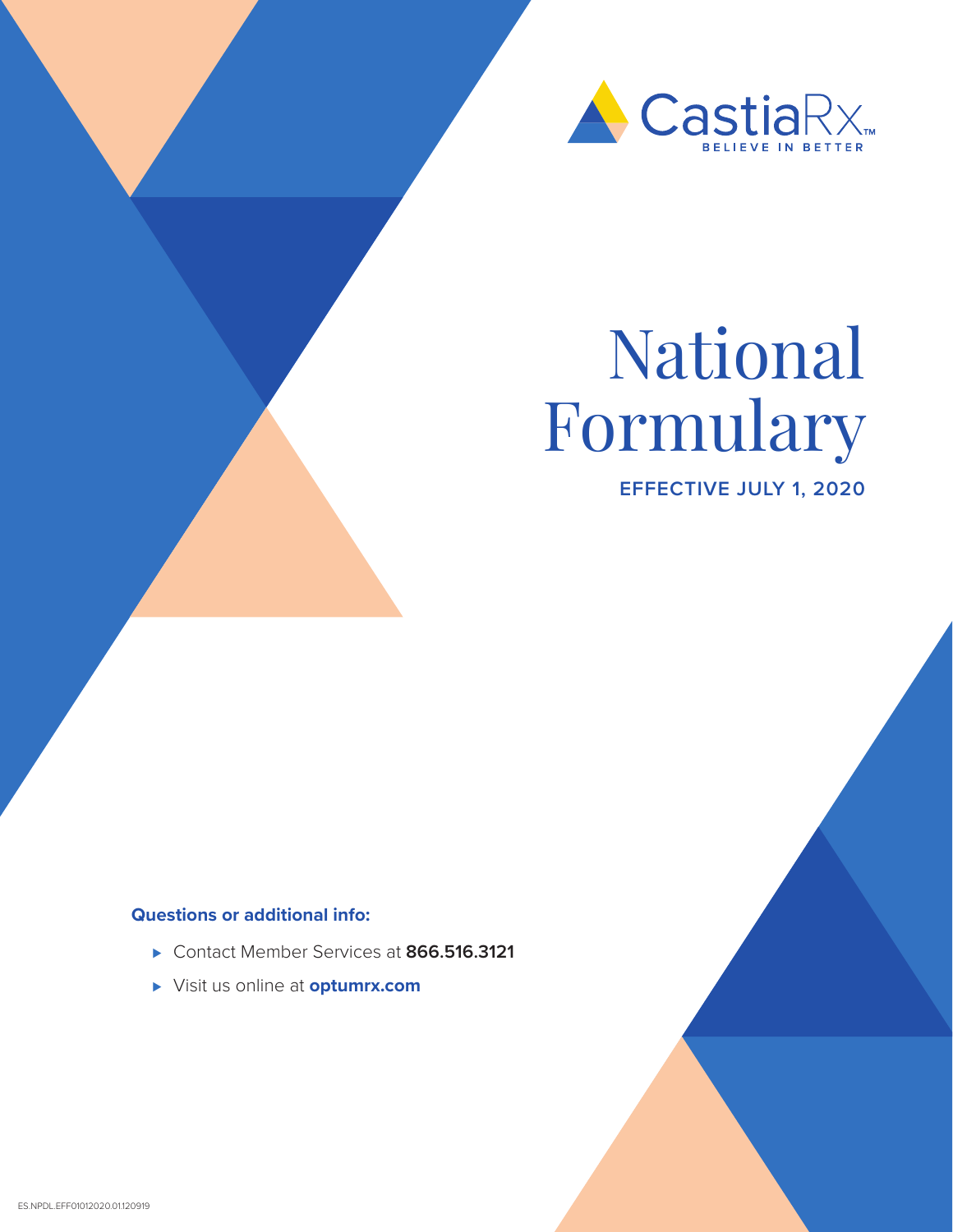### At CastiaRx, we want to help you understand your medication options

A wide variety of drugs is included on the drug formulary (also known as a Preferred Drug List or PDL). When choosing medications, we encourage you and your doctor to choose the more cost-effective option available, which helps hold down costs for you and the plan.

For easy reference, this formulary is an overview of the most commonly prescribed medications and is detailed in the following sections:

### **Preferred medications** . . . . . . . . . . . . . . . . . . . . . . . . . . . . . . . . . . . . . . . . . . . . . . . . . . . . . . . . . . **3**

You will find a wide range of drugs for many different conditions on the preferred drug list. When multiple drugs are equally effective in treating the same condition, the most cost-effective drug(s) will be listed on the Preferred Medication List. You will generally save money by choosing a drug from the **preferred list.** 

### **Non-preferred medications** . . . . . . . . . . . . . . . . . . . . . . . . . . . . . . . . . . . . . . . . . . . . . . . . . . . . . . . . . . **15**

Drugs on the non-preferred list have more cost effective alternatives available for you to choose. When multiple drugs are equally effective in treating the same condition, drugs that cost more without providing additional clinical value are considered **non-preferred**. If you are taking a non-preferred drug, we encourage you to speak with your doctor to help you find an alternative medication that will treat your condition. **Non-preferred** drugs will generally have a higher copay.

### **Specialty medications** . . . . . . . . . . . . . . . . . . . . . . . . . . . . . . . . . . . . . . . . . . . . . . . . . . . . . . . . . . **16**

This list of drugs may be covered by your plan. Specialty medications treat rare or complex conditions and are typically higher-cost medications. These medications **require a prior authorization** before coverage is determined.

This formulary includes commonly prescribed drugs, but is not a comprehensive list of all medications. If you don't see the medication you are taking listed here, visit **optumrx.com** to review your pharmacy coverage.

⊲ Visit **optumrx.com**

**...** 

- ⊲ Choose *Drug Search*
- ► Type in the name of the drug

PLEASE NOTE: Brand drugs may move to non-preferred status if a generic version becomes available during the year. Not all the drugs listed are covered by all prescription plans. Login to **optumrx.com** to see if specific drugs are covered by your plan. For specific questions about your coverage, please call the phone number printed on your member ID card.

> Questions? Contact Member Services at **866.516.3121**



At your service with digital tools for members

visit **optumrx.com**  to access important information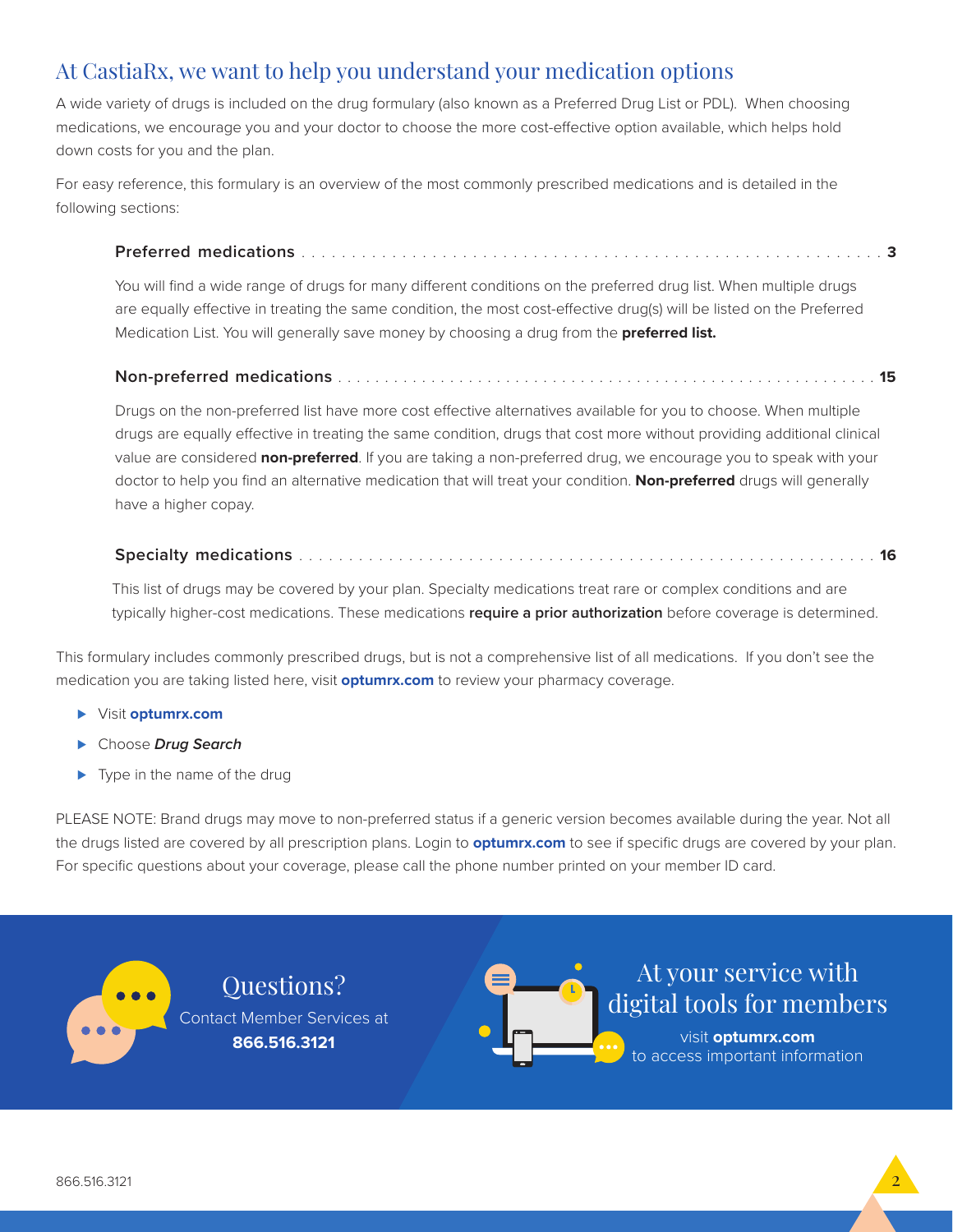# Preferred Medications

Save money by choosing a **preferred drug**. The list below includes commonly prescribed **preferred drugs**. If you don't see your drug listed, check **optumrx.com**, for a complete list of all drugs, including preferred alternatives. A list of non-preferred drugs is also included in this formulary.

### **A**

abacavir abacavir/lamivudine abacavir/lamivudine/zidovudine ABELCET [INJ] ABILIFY MAINTENA [INJ] ABRAXANE [INJ] acamprosate delayed-release acarbose ACCU-CHEK FASTCLIX LANCETS [OTC] ACCU-CHEK MULTICLIX LANCET KIT [OTC] ACCU-CHEK MULTICLIX LANCETS [OTC] ACCU-CHEK SOFTCLIX LANCET KIT [OTC] ACCU-CHEK SOFTCLIX LANCETS [OTC] acebutolol acetaminophen/codeine acetazolamide acetazolamide ext-release acetazolamide sodium [INJ] acetic acid ear solution acetic acid irrigation solution acetic acid/hydrocortisone ear solution acetic acid/oxyquinoline vaginal acetylcysteine [INJ] acetylcysteine inhalation solution acitretin ACTEMRA [INJ] ACTHIB [INJ] ACTHREL [INJ] ACTIMMUNE [INJ] ACTIVASE [INJ] acyclovir acyclovir ointment acyclovir sodium [INJ] ADACEL [INJ] adapalene adapalene/benzoyl peroxide ADCETRIS [INJ] ADDAMEL N [INJ] adefovir ADEMPAS adenosine [INJ] ADVAIR DISKUS

ADVAIR HFA ADVATE [INJ] ADYNOVATE [INJ] AFINITOR DISPERZ AFLURIA [INJ] AFLURIA QUAD [INJ] AFSTYLA [INJ] AIMOVIG [INJ] albendazole albumin human [INJ] albuterol albuterol ext-release albuterol nebulization solution alclometasone ALDURAZYME [INJ] ALECENSA alendronate alfentanil [INJ] ALFERON N [INJ] alfuzosin ext-release ALIMTA [INJ] ALINIA ALIQOPA [INJ] allopurinol allopurinol sodium [INJ] almotriptan alosetron ALPHAGAN P 0.1% ALPHANATE [INJ] ALPHANINE SD [INJ] alprazolam alprazolam ext-release alprazolam orally disintegrating tablets ALPROLIX [INJ] alprostadil [INJ] ALREX altavera alyacen amabelz amantadine AMBISOME [INJ] amcinonide amethia amethia lo amethyst amifostine [INJ] amikacin [INJ] amiloride amiloride/hydrochlorothiazide

aminocaproic acid aminophylline [INJ] AMINOSYN [INJ] amiodarone amiodarone [INJ] amitriptyline amitriptyline/chlordiazepoxide amlodipine amlodipine/atorvastatin amlodipine/benazepril amlodipine/olmesartan amlodipine/valsartan amlodipine/valsartan hydrochlorothiazide ammonium lactate 12% topical amoxapine amoxicillin amoxicillin/potassium clavulanate amoxicillin/potassium clavulanate ext-release amphetamine sulfate amphotericin [INJ] ampicillin ampicillin sodium [INJ] ampicillin sodium/sulbactam [INJ] AMYTAL [INJ] anagrelide anastrozole ANDRODERM ANORO ELLIPTA anthralin APLISOL [INJ] APOKYN [INJ] apraclonidine eye solution aprepitant apri APTIVUS AQUASOL A [INJ] ARALAST NP [INJ] aranelle ARANESP [INJ] aripiprazole aripiprazole orally disintegrating tablets ARISTADA [INJ] ARISTOSPAN [INJ] armodafinil ARMONAIR RESPICLICK ARMOUR THYROID

ARNUITY ELLIPTA ARRANON [INJ] ascorbic acid [INJ] arsenic trioxide [INJ] ashlyna ASMANEX HFA ASMANEX TWISTHALER aspirin/dipyridamole ext-release atazanavir atenolol atenolol/chlorthalidone ATGAM [INJ] atomoxetine atorvastatin atovaquone atovaquone/proguanil atropine [INJ] atropine sulfate eye ointment atropine sulfate eye solution aubra aubra eq AUGMENTIN 125-31.25 MG/5 ML AVASTIN [INJ] aviane avo cream AVONEX [INJ] AVYCAZ [INJ] azacitidine [INJ] AZACTAM-ISO-OSMOTIC DEXTROSE [INJ] AZASITE azathioprine azathioprine sodium [INJ] AZEDRA [INJ] azelastine eye solution azelastine nasal spray azithromycin azithromycin [INJ] aztreonam [INJ] azurette

### **B**

bacitracin [INJ] bacitracin eye ointment bacitracin/polymyxin eye ointment baclofen BAL IN OIL [INJ]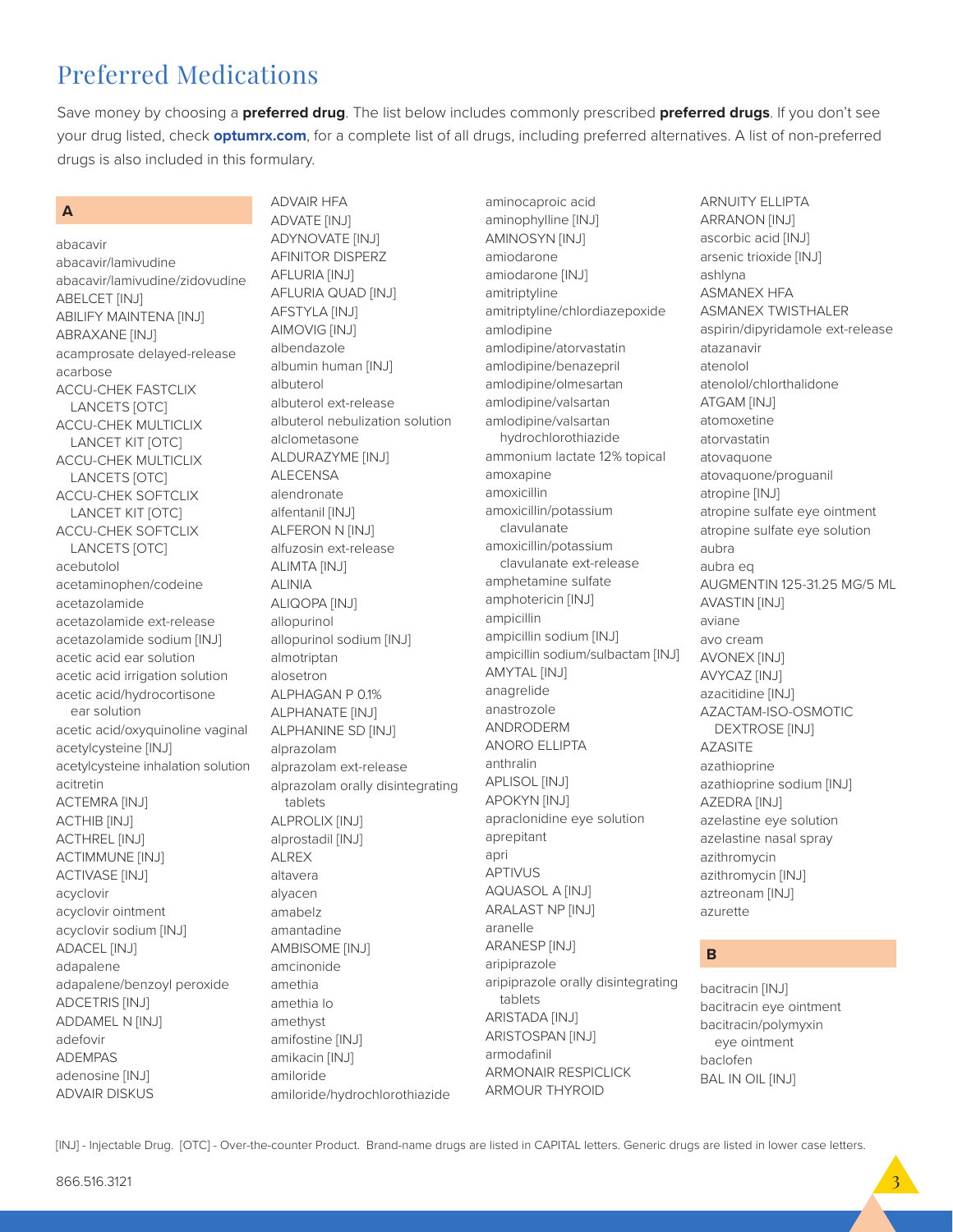#### **B** *(contined)*

balanced salt eye irrigation solution bal-care dha prenatal vitamins balsalazide balziva BANZEL BARACLUDE SOLUTION BAVENCIO [INJ] b-complex [INJ] BD AUTOSHIELD DUO NEEDLES [OTC] BD ULTRAFINE INSULIN SYRINGES [OTC] BD ULTRAFINE PEN NEEDLES [OTC] BEBULIN [INJ] bekyree BELBUCA benazepril benazepril/hydrochlorothiazide BENDEKA [INJ] BENEFIX [INJ] BENLYSTA [INJ] benoxinate/fluorescein eye solution BENZNIDAZOLE benzonatate benzoyl peroxide benzphetamine benztropine benztropine [INJ] BEPREVE BESPONSA [INJ] betamethasone acetate/ betamethasone sodium phosphate [INJ] betamethasone dipropionate betamethasone dipropionate augmented betamethasone valerate BETASERON [INJ] betaxolol betaxolol eye solution bethanechol BETHKIS BEVESPI AEROSPHERE bexarotene BEXSERO [INJ] bicalutamide BICILLIN C-R [INJ] BICILLIN L-A [INJ] BIKTARVY bimatoprost eye solution biolon [INJ] BIOTHRAX [INJ] bisoprolol

bisoprolol/hydrochlorothiazide bivalirudin [INJ] blanche bleomycin [INJ] BLINCYTO [INJ] blisovi 24 fe blisovi fe BOOSTRIX [INJ] BOSULIF BOTOX [INJ] BREO ELLIPTA BREVITAL [INJ] briellyn BRILINTA brimonidine eye solution BRINEURA [INJ] bromfenac eye solution bromocriptine brompheniramine/ pseudoephedrine/codeine brompheniramine/ pseudoephedrine/ dextromethorphan budesonide ext-release budesonide nebulization suspension bumetanide bumetanide [INJ] bupivacaine [INJ] bupivacaine/dextrose [INJ] bupivacaine/epinephrine [INJ] buprenorphine buprenorphine [INJ] buprenorphine/naloxone bupropion bupropion ext-release bupropion ext-release (smoking deterrent) buspirone busulfan [INJ] butalbital/acetaminophen butalbital/acetaminophen caffeine butalbital/acetaminophen caffeine/codeine butalbital/aspirin/caffeine butalbital/aspirin/caffeine/ codeine butorphanol [INJ] butorphanol nasal BYDUREON [INJ] BYETTA [INJ] BYSTOLIC **C**

cabergoline CABOMETYX caffeine citrated caffeine citrated [INJ] caffeine/sodium benzoate [INJ] calcipotriene calcipotriene/betamethasone dipropionate calcitonin salmon nasal calcitriol calcitriol [INJ] calcitriol ointment calcium acetate calcium chloride [INJ] CALCIUM DISODIUM VERSENATE [INJ] calcium gluconate [INJ] calcium-folic acid plus d calcium-pnv 28-1-250 prenatal vitamins CALDOLOR [INJ] camila camrese camrese lo candesartan candesartan/hydrochlorothiazide CAPASTAT SULFATE [INJ] capecitabine CAPRELSA captopril captopril/hydrochlorothiazide CARAC carbachol [INJ] CARBAGLU carbamazepine carbamazepine ext-release carbidopa carbidopa/levodopa carbidopa/levodopa ext-release carbidopa/levodopa orally disintegrating tablets carbidopa/levodopa/ entacapone carbinoxamine carboplatin [INJ] carmustine [INJ] carteolol eye solution carvedilol carvedilol phosphate ext-release caspofungin [INJ] CATHFLO ACTIVASE [INJ] CAVERJECT [INJ] CAYSTON caziant cefaclor cefaclor ext-release cefadroxil cefazolin [INJ] cefdinir cefditoren cefepime [INJ]

cefepime/dextrose [INJ] cefixime cefotaxime [INJ] cefotetan [INJ] cefoxitin [INJ] cefoxitin/dextrose [INJ] cefpodoxime cefprozil ceftazidime [INJ] CEFTAZIDIME/DEXTROSE [INJ] ceftibuten ceftriaxone [INJ] ceftriaxone/dextrose [INJ] cefuroxime axetil cefuroxime sodium [INJ] celacyn celecoxib **CELONTIN** centratex cephalexin CEPROTIN [INJ] CERDELGA CEREZYME [INJ] cetirizine syrup CETROTIDE [INJ] cevimeline **CHANTIX** chateal chateal eq CHEMET CHENODAL chloramphenicol [INJ] chlorcyclizine/codeine chlorcyclizine/pseudoephedrine/ codeine chlordiazepoxide chlordiazepoxide/clidinium chlorhexidine gluconate chloroprocaine hcl [INJ] chloroquine chlorothiazide chlorothiazide sodium [INJ] chlorpheniramine/ phenylephrine/ dextromethorphan chlorpromazine chlorpromazine [INJ] chlorthalidone chlorzoxazone CHOLBAM cholestyramine cholestyramine light choline salicylate/magnesium salicylate chromium chloride [INJ] ciclopirox ciclopirox shampoo cidofovir [INJ]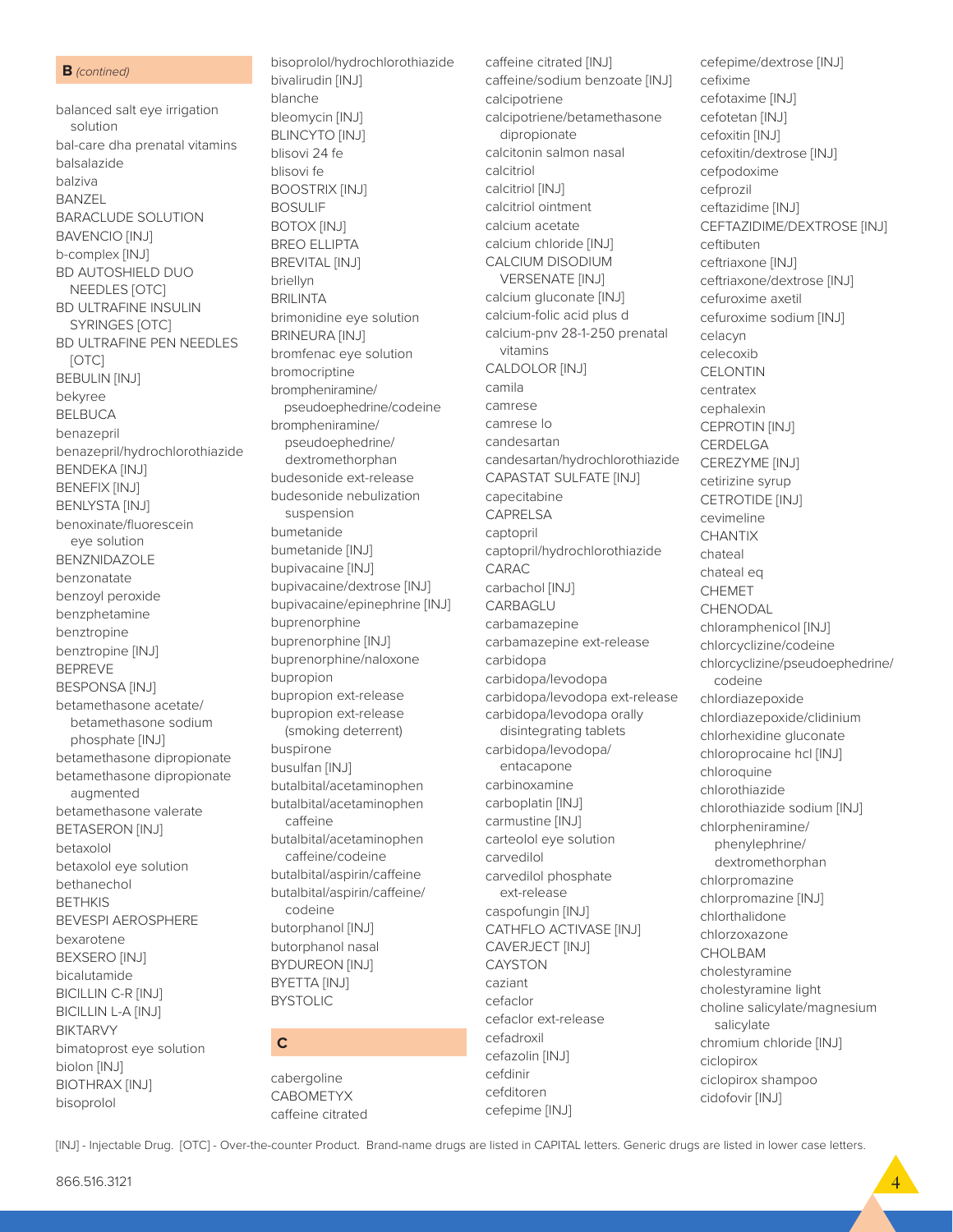#### **C** *(contined)*

ciferex cilostazol CIMDUO cimetidine CINACALCET HCL CINRYZE [INJ] CIPRODEX ciprofloxacin ciprofloxacin ear solution ciprofloxacin ext-release ciprofloxacin eye solution ciprofloxacin lactate/dextrose [INJ] cisplatin [INJ] citalopram citric acid/sodium citrate cladribine [INJ] clarithromycin clarithromycin ext-release clemastine CLENPIQ clindamycin hcl clindamycin palmitate clindamycin phosphate [INJ] clindamycin phosphate topical clindamycin phosphate vaginal clindamycin phosphate/benzoyl peroxide clindamycin phosphate/ dextrose [INJ] clindamycin phosphate/tretinoin CLINIMIX [INJ] CLINIMIX E [INJ] clobetasol propionate clobetasol propionate shampoo clobetasol propionate/emollient clofarabine [INJ] clomiphene citrate clomipramine clonazepam clonazepam orally disintegrating tablets clonidine clonidine [INJ] clonidine ext-release clonidine patches clonidine/chlorthalidone clopidogrel clorazepate clotrimazole topical clotrimazole troche clotrimazole/betamethasone dipropionate clozapine clozapine orally disintegrating tablets c-nate dha prenatal vitamins

### COAGADEX [INJ] COARTEM

cocaine topical solution codeine sulfate colchicine colchicine/probenecid colesevelam hcl colestipol colistimethate [INJ] COMBIGAN **COMBIPATCH** COMBIVENT RESPIMAT complete natal dha prenatal vitamins completenate prenatal vitamins constulose copper chloride [INJ] CORIFACT [INJ] CORLANOR cortisone acetate corvita corvita 150 COSENTYX [INJ] cosyntropin [INJ] COTELLIC CREON CRESEMBA CRESEMBA [INJ] CRINONE 4% CRINONE 8% CRIXIVAN CROFAB [INJ] cromolyn sodium eye solution cromolyn sodium nebulization solution cromolyn sodium oral solution crotamiton cryselle CRYSVITA [INJ] cyanocobalamin [INJ] cyclafem cyclobenzaprine cyclopentolate eye solution cyclophosphamide [INJ] CYCLOPHOSPHAMIDE CAPSULES cyclosporine cyclosporine [INJ] cyclosporine modified cyproheptadine CYRAMZA [INJ] cyred CYSTADANE **CYSTAGON** CYSTARAN cytarabine [INJ] CYTOGAM [INJ] cytra-3

### **D**

dacarbazine [INJ] dactinomycin [INJ] dalfampridine ext-release DALIRESP DALVANCE [INJ] danazol dantrolene dantrolene [INJ] dapsone DAPTACEL [INJ] daptomycin [INJ] darifenacin ext-release DARZALEX [INJ] dasetta daunorubicin [INJ] daysee DAYTRANA deblitane decitabine [INJ] deferoxamine [INJ] delflex with dextrose [INJ] delyla DELZICOL demeclocycline DEMSER DEPO-ESTRADIOL [INJ] DEPO-PROVERA 400 MG/ML [INJ] DESCOVY desipramine desloratadine desloratadine orally disintegrating tablets desmopressin acetate desmopressin acetate [INJ] desmopressin nasal desogestrel-ethinyl estradiol desonide desoximetasone desvenlafaxine succinate ext-release dexamethasone dexamethasone sodium phosphate [INJ] dexamethasone sodium phosphate eye solution DEXCOM G4 DEXCOM G5 DEXCOM G6 dexmedetomidine [INJ] dexmethylphenidate dexmethylphenidate ext-release dexrazoxane [INJ] dextran/dextrose [INJ] dextran/normal saline [INJ] dextroamphetamine dextroamphetamine ext-release

dextroamphetamine/amphetamine dextroamphetamine/ amphetamine ext-release dextrose/lactated ringers [INJ] dextrose/sodium chloride [INJ] dextrose/water [INJ] dialyvite dialyvite/zinc diazepam diazepam [INJ] diazepam rectal gel diclofenac eye solution diclofenac potassium diclofenac sodium delayed-release diclofenac sodium ext-release diclofenac sodium gel diclofenac sodium topical solution diclofenac sodium/misoprostol ext-release dicloxacillin dicyclomine dicyclomine [INJ] didanosine delayed-release diethylpropion diethylpropion ext-release diflorasone diflorasone/emollient diflunisal digoxin digoxin [INJ] dihydrocodeine/acetaminophen/ caffeine dihydroergotamine [INJ] dihydroergotamine nasal DILANTIN 30 MG CAPSULES DILATRATE-SR diltiazem diltiazem [INJ] diltiazem ext-release dimenhydrinate [INJ] diphenhydramine diphenhydramine [INJ] diphenoxylate/atropine DIPHTHERIA-TETANUS TOXOIDS-PED [INJ] dipyridamole dipyridamole [INJ] disulfiram divalproex delayed-release divalproex ext-release DIVIGEL dobutamine [INJ] dobutamine/dextrose [INJ] DOCEFREZ [INJ] docetaxel [INJ] dofetilide donepezil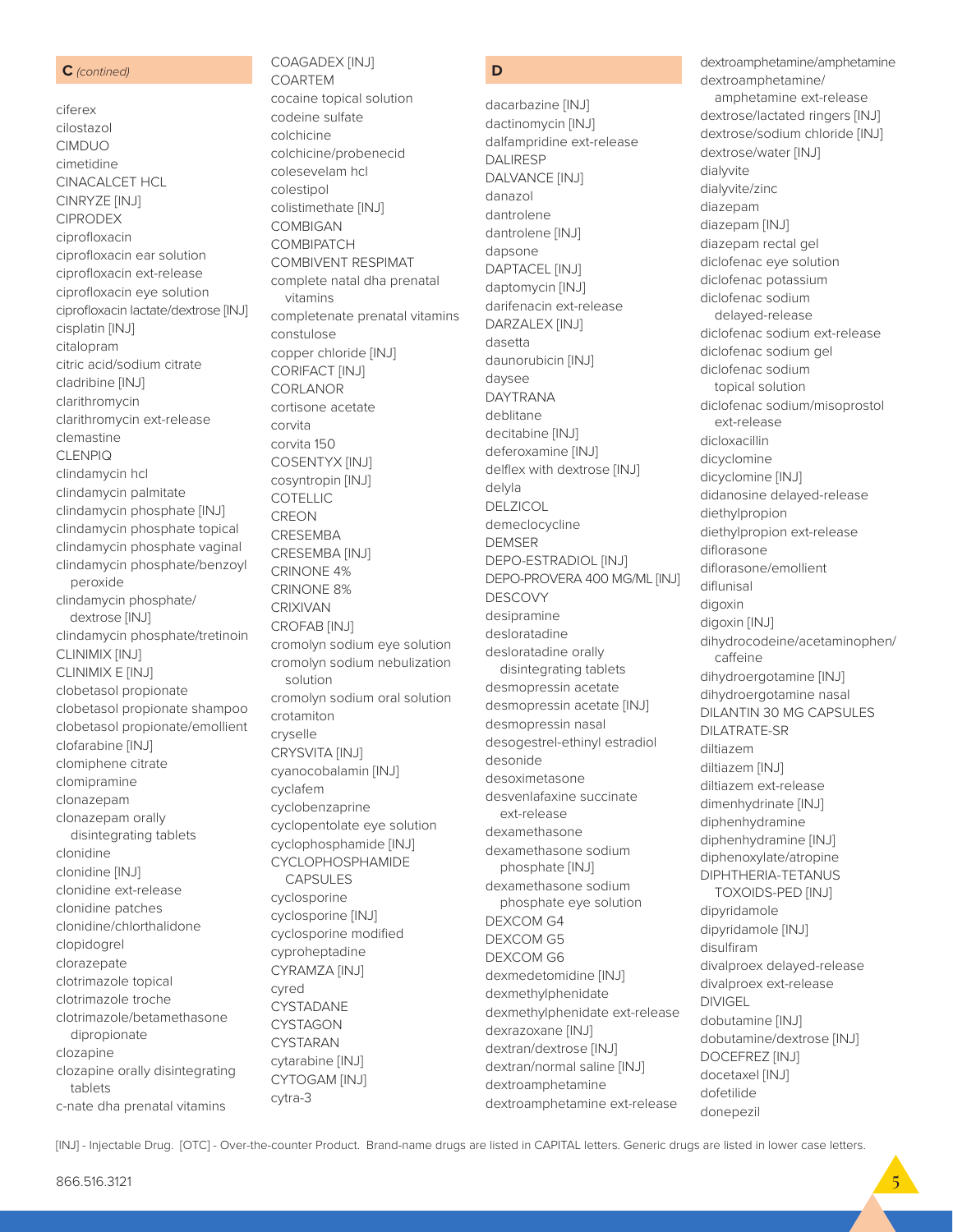#### D (contined)

donepezil orally disintegrating tablets dopamine [INJ] dopamine/dextrose [INJ] **DOPTELET** dorzolamide eye solution dorzolamide/timolol eye solution dothelle dha prenatal vitamins doxazosin doxepin doxepin cream doxercalciferol doxercalciferol [INJ] doxorubicin [INJ] doxorubicin/liposomal [INJ] doxycycline hyclate doxycycline hyclate [INJ] doxycycline monohydrate dronabinol droperidol [INJ] drospirenone-ethinyl estradiol drospirenone-ethinyl estradiol-levomefolate **DROXIA DUAVEE DULERA** duloxetine delayed-release **DUPIXENT [INJ]** dutasteride dutasteride/tamsulosin ext-release **DYANAVEL XR DYMISTA** 

### E

econazole **FDARRI EDARBYCLOR** EDURANT efavirenz EGRIFTA [INJ] **ELAPRASE [INJ]** electrolyte-48 solution/ dextrose [INJ] eletone eletriptan **ELIDEL ELIGARD [INJ]** elinest eliphos **ELIQUIS** ELITEK [INJ] **ELMIRON EMCYT EMGALITY [INJ]** emoquette

emulsion sb **EMVERM** enalapril enalapril/hydrochlorothiazide enalaprilat [INJ] ENBREL [INJ] ENGERIX-B [INJ] enoxaparin [INJ] enpresse enskyce **ENSTILAR** entacapone entecavir **ENTRESTO** ENTYVIO [INJ] EOVIST [INJ] **EPCLUSA** ephedrine [INJ] **EPIDIOLEX EPIDUO FORTE** epinastine eye solution EPINEPHRINE AUTO-INJECTOR (by Mylan) [INJ] epinephrine vial, ampule, syringe [INJ] epinephrine-dextrose [INJ] epinephrine-nacl [INJ] EPIPEN [INJ] EPIPEN JR. [INJ] epirubicin [INJ] EPIVIR HBV SOLUTION eplerenone epoprostenol [INJ] epoprostenol diluent [INJ] eprosartan eptifibatide [INJ] ERAXIS [INJ] ERBITUX [INJ] ergocalciferol ergoloid mesylates ergotamine tartrate/caffeine ergotamine tartrate/caffeine suppositories **FRIVEDGE ERLEADA** errin ertapenem [INJ] ERYTHROCIN [INJ] erythromycin erythromycin delayed-release erythromycin ethylsuccinate erythromycin eye ointment erythromycin stearate

erythromycin topical

**ESBRIET** 

escitalopram

esmolol [INJ]

erythromycin/benzoyl peroxide

**EMTRIVA** 

esmolol-nacl [INJ] esomeprazole magnesium delayed-release esomeprazole sodium [INJ] estarylla estazolam esterified estrogens methyltestosterone estradiol estradiol cream estradiol patches estradiol vaginal estradiol valerate [INJ] estradiol/norethindrone acetate **ESTRING** estropipate eszopiclone ethacrynate [INJ] ethacrynic acid ethambutol ETHAMOLIN [INJ] ethosuximide ethyl alcohol [INJ] ethyl chloride spray ethynodiol-ethinyl estradiol etidronate etodolac etodolac ext-release etomidate [INJ] etonogestrel-ethinyl estradiol va ring ETOPOPHOS [INJ] etoposide etoposide [INJ] EUFLEXXA [INJ] everolimus exemestane **EXJADE** EXTRANEAL ICODEXTRIN **DIALYSIS SOLUTION [INJ]** EYLEA [INJ] ezetimibe ezetimibe-simvastatin F FABRAZYME [INJ]

falmina famciclovir famotidine famotidine [INJ] famotidine/sodium chloride [INJ] **FARESTON FARXIGA FASENRA [INJ]** favosim FEIBA NF [INJ] felbamate felodipine ext-release

femynor fenofibrate fenofibrate micronized fenofibric acid fenofibric acid delayed-release fenoprofen fentanyl citrate [INJ] fentanyl citrate lozenges fentanyl citrate/nacl [INJ] fentanyl patches FERAHEME [INJ] **FERRIPROX FFT7IMA** FIASP [INJ] **FINACEA** finasteride FIRAZYR [INJ] FIRMAGON [INJ] FIRST-LANSOPRAZOLE FIRST-MOUTHWASH BLM FIRST-OMEPRAZOLE flavoxate flecainide **FLECTOR FLOLAN [INJ] FLOLAN DILUENT [INJ]** FLOVENT DISKUS **FLOVENT HFA** floxuridine [INJ] FLUAD [INJ] FLUARIX QUAD [INJ] **FLUBLOK [INJ]** FLUCELVAX QUAD [INJ] fluconazole fluconazole/dextrose [INJ] fluconazole/normal saline [INJ] flucytosine fludarabine [INJ] fludrocortisone acetate FLULAVAL QUAD [INJ] flumazenil [INJ] flunisolide nasal sprav fluocinolone fluocinolone acetonide oil ear solution fluocinonide fluocinonide/emollient fluorescein [INJ] fluorescein eye strips fluorometholone eve suspension fluorouracil fluorouracil [INJ] fluoxetine fluoxetine delayed-release fluphenazine decanoate [INJ] fluphenazine hcl fluphenazine hcl [INJ]

flurandrenolide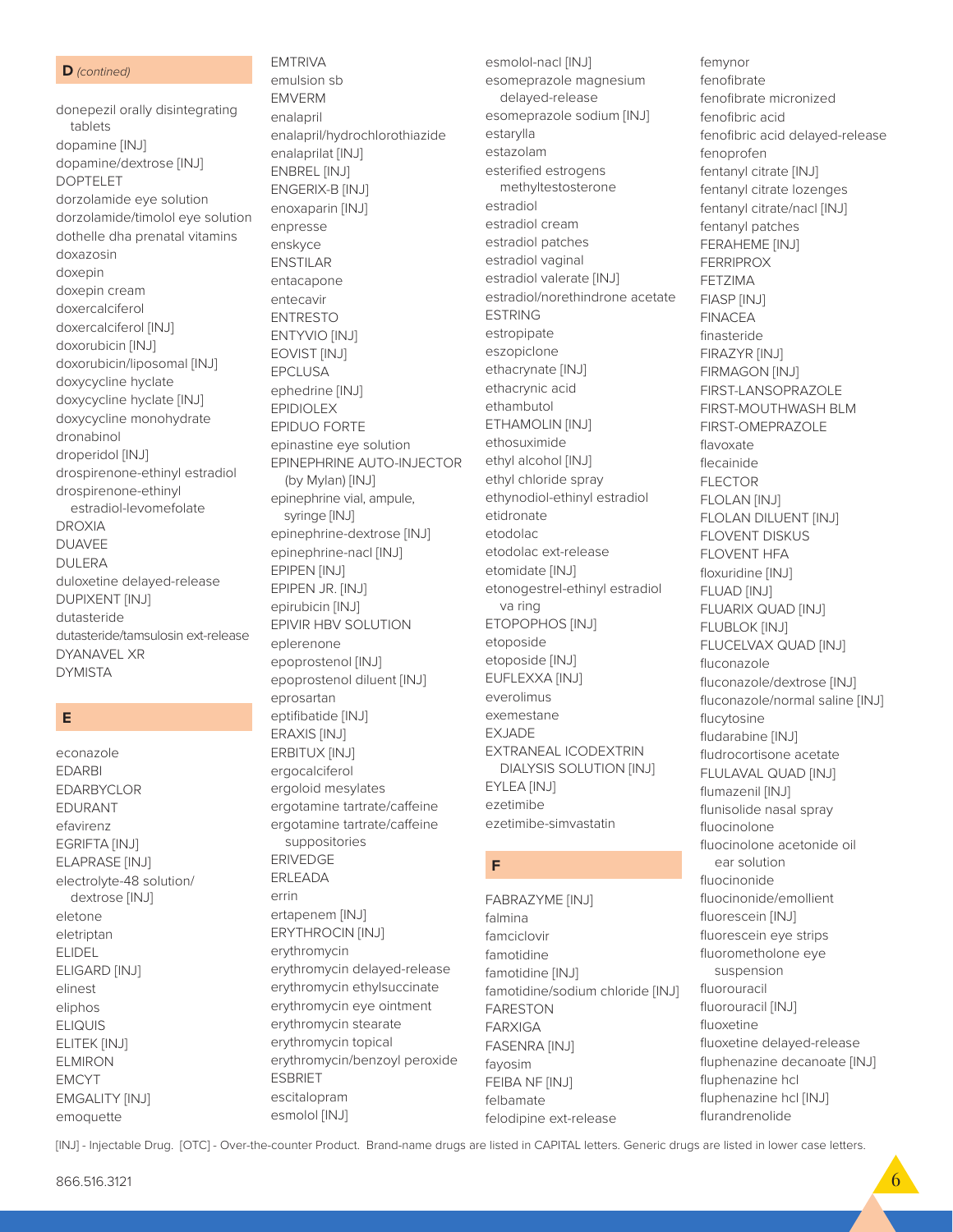#### **F** *(contined)*

flurazepam flurbiprofen flurbiprofen sodium eye solution flutamide fluticasone nasal spray fluticasone topical FLUTICASONE/SALMETEROL fluvastatin fluvastatin ext-release fluvoxamine fluvoxamine ext-release FLUZONE HIGH-DOSE [INJ] FLUZONE QUAD [INJ] folic acid folic acid [INJ] folivane-ob prenatal vitamins FOLOTYN [INJ] fomepizole [INJ] fondaparinux [INJ] FORTAZ-ISO-OSMOTIC DEXTROSE [INJ] FORTEO [INJ] fosamprenavir foscarnet [INJ] fosinopril fosinopril/hydrochlorothiazide fosphenytoin [INJ] FRAGMIN [INJ] FREAMINE HBC [INJ] freamine iii [INJ] FREESTYLE FREEDOM KIT [OTC] FREESTYLE FREEDOM LITE METER [OTC] FREESTYLE INSULINX GLUCOSE SYSTEM [OTC] FREESTYLE INSULINX TEST STRIPS [OTC] FREESTYLE LITE METER [OTC] FREESTYLE LITE TEST STRIPS [OTC] FREESTYLE TEST STRIPS [OTC] frovatriptan fulvestrant [INJ] furosemide furosemide [INJ] FUZEON [INJ] fyavolv FYCOMPA

### **G**

gabapentin GABLOFEN [INJ] galantamine galantamine ext-release GAMASTAN [INJ] GAMASTAN S-D [INJ]

GAMMAGARD S-D [INJ] GAMUNEX-C [INJ] ganciclovir [INJ] GARDASIL 9 [INJ] gatifloxacin eye solution gavilyte-c gavilyte-g gavilyte-n GAZYVA [INJ] GELNIQUE gemcitabine [INJ] gemfibrozil GENOTROPIN [INJ] gentamicin [INJ] gentamicin eye ointment gentamicin eye solution gentamicin topical gentamicin/normal saline [INJ] GENTAMICIN/NORMAL SALINE 100 MG/50 ML [INJ] GENVOYA gianvi gildagia GILENYA GILOTRIF glatiramer [INJ] glatopa [INJ] **GLEOSTINE** glimepiride glipizide glipizide ext-release glipizide/metformin GLUCAGEN [INJ] GLUCAGON [INJ] glyburide glyburide micronized glyburide/metformin glycine irrigation solution glycolax GLYCOPHOS [INJ] glycopyrrolate glycopyrrolate [INJ] glycopyrrolate-water [INJ] GLYXAMBI GONAL-F [INJ] GONAL-F RFF [INJ] GONAL-F RFF REDI-JECT [INJ] granisetron granisetron [INJ] GRANIX [INJ] GRASTEK griseofulvin microsize griseofulvin ultramicrosize guaifenesin/codeine guaifenesin/phenylephrine guanfacine guanfacine ext-release

GAMMAGARD LIQUID [INJ]

guanidine **H** HALAVEN [INJ] halobetasol haloperidol haloperidol decanoate [INJ] haloperidol lactate haloperidol lactate [INJ] HARVONI HAVRIX [INJ] heather HELIXATE FS [INJ] HEMABATE [INJ] hemenatal ob + dha prenatal vitamins hemenatal ob prenatal vitamins HEMLIBRA [INJ] HEMOFIL-M [INJ] HEPAGAM B [INJ] heparin lock flush [INJ] heparin sodium [INJ] heparin sodium/dextrose [INJ] heparin sodium/nacl [INJ] HEPATAMINE [INJ] HERCEPTIN [INJ] hetastarch/normal saline [INJ] HEXTEND LACTATED ELECTROLYTE [INJ]

HIBERIX [INJ] HIZENTRA [INJ] homatropine eye solution hpr emollient foam hpr plus hpr plus hydrogel HUMALOG [INJ] HUMATE-P [INJ] HUMATROPE [INJ] HUMIRA [INJ] HUMULIN [INJ] HUMULIN R 500 UNITS [INJ] HYCAMTIN CAPSULES hydralazine hydralazine [INJ] hydrochlorothiazide hydrocodone/acetaminophen hydrocodone/chlorpheniramine polistirex ext-release hydrocodone/chlorpheniramine/ pseudoephedrine hydrocodone/homatropine hydrocodone/ibuprofen hydrocortisone hydrocortisone acetate suppositories hydrocortisone butyrate hydrocortisone butyrate/

 emollient hydrocortisone enema hydrocortisone sodium succinate [INJ] hydrocortisone topical hydrocortisone valerate hydrocortisone/iodoquinol hydrocortisone/iodoquinol/aloe hydrocortisone/lidocaine hydrocortisone/pramoxine hydromorphone hydromorphone [INJ] hydromorphone ext-release hydromorphone suppositories hydromorphone/nacl hydroquinone hydroquinone microspheres hydroxocobalamin [INJ] hydroxychloroquine hydroxyprogesterone [INJ] hydroxyurea hydroxyzine hcl hydroxyzine hcl [INJ] hydroxyzine pamoate hyophen hyoscyamine hyoscyamine ext-release hyoscyamine orally disintegrating tablets HYPERHEP B S-D [INJ] HYPERRAB [INJ] HYPERRAB S-D [INJ] HYPERRHO S-D [INJ] HYPERTET S-D [INJ] hypochlorous acid/ sodium chloride

### **I**

HYSINGLA ER

ibandronate ibandronate [INJ] IBRANCE ibuprofen ibuprofen lysine [INJ] ibutilide [INJ] **ICLUSIG** idarubicin [INJ] IDHIFA ifosfamide [INJ] ifosfamide/mesna [INJ] ILARIS [INJ] ILEVRO imatinib IMBRUVICA IMFINZI [INJ] imipenem/cilastatin [INJ] imipramine hcl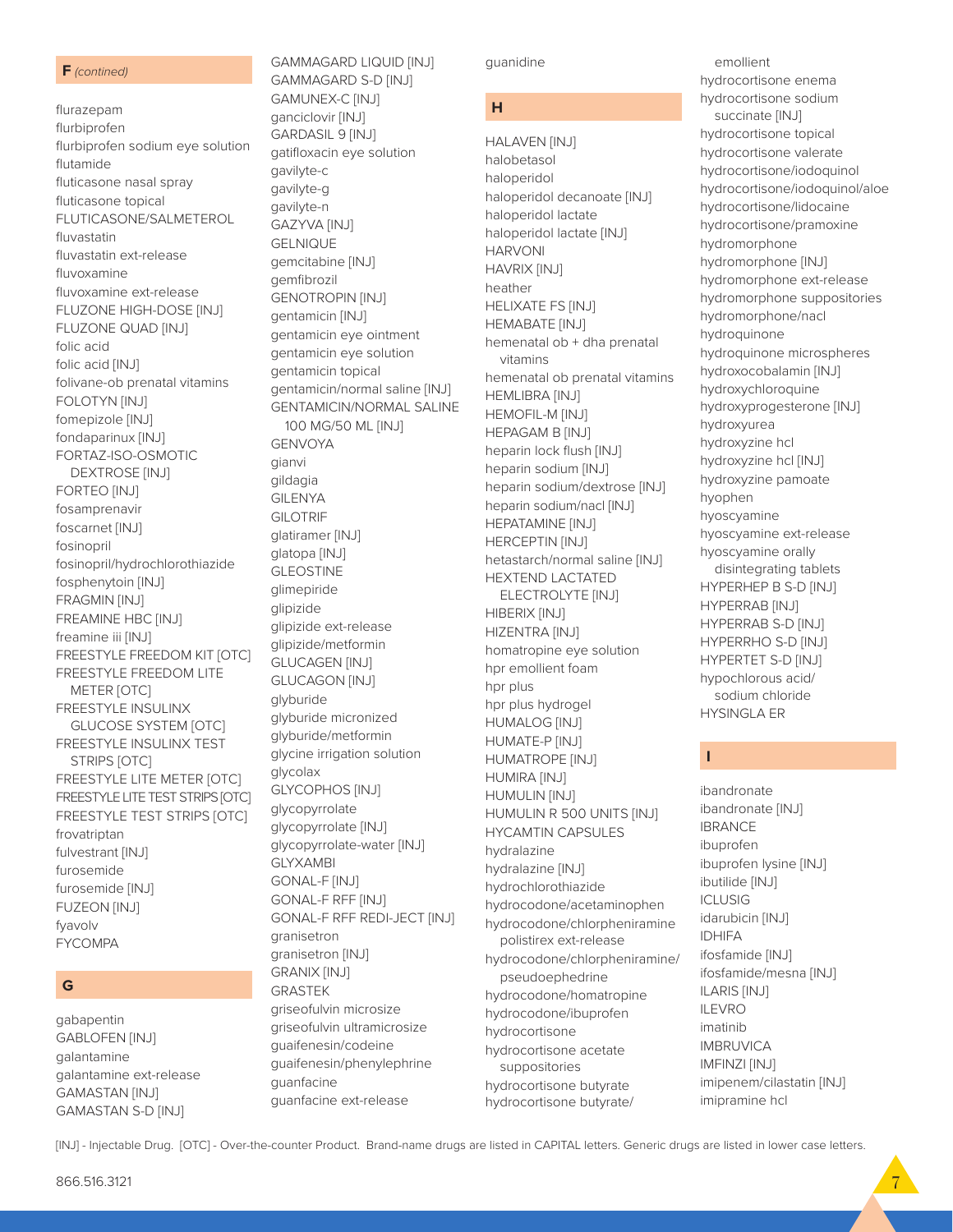#### $\mathsf{I}$  (contined)

imipramine pamoate imiquimod IMOGAM RABIES-HT [INJ] **IMOVAX RABIES VACCINE [INJ] IMPAVIDO** incassia **INCRELEX [INJ] INCRUSE ELLIPTA** indapamide indomethacin indomethacin ext-release indomethacin sodium [INJ] **INFANRIX [INJ]** infed [INJ] **INFUMORPH [INJ] INFUVITE [INJ] INLYTA INTELENCE** intralipid 20% [INJ] **INTRON A [INJ]** introvale INVANZ ADD-VANTAGE [INJ] **INVIRASE INVOKAMET INVOKAMET XR INVOKANA** iodine/potassium iodide **IODOPEN [INJ] IONOSOL/DEXTROSE [INJ] IPOL [INJ]** ipratropium bromide nasal spray ipratropium bromide nebulization solution ipratropium/albuterol sulfate nebulization solution irbesartan irbesartan/hydrochlorothiazide **IRESSA** irinotecan [INJ] **ISENTRESS** isibloom **ISOLYTE [INJ]** isometheptene/caffeine/ acetaminophen isometheptene/ dichloralphenazone/ acetaminophen isoniazid isoniazid [INJ] isoproterenol [INJ] isosorbide dinitrate isosorbide dinitrate ext-release isosorbide mononitrate

isoxsuprine isradipine **ISTODAX [INJ]** itraconazole ivermectin **IXEMPRA [INJ] IXIARO [INJ] IXINITY [INJ]** 

### J

**JAKAFI JANUMET JANUMET XR JANUVIA JARDIANCE** jencycla **JENTADUETO JENTADUETO XR** JETREA [INJ] jevantique lo **JEVTANA [INJ]** jinteli JIVI [INJ] jolessa iolivette juleber junel junel fe **JUXTAPID** 

### K

KADCYLA [INJ] kaitlib fe **KALETRA TABLETS KALYDECO KANUMA [INJ]** kariva kelnor **KEPIVANCE [INJ]** ketamine [INJ] ketamine-nacl [INJ] ketoconazole ketoconazole shampoo ketoconazole topical ketoprofen ketoprofen ext-release ketorolac ketorolac [INJ] ketorolac eye solution **KEYTRUDA [INJ]** kimidess KINEVAC [INJ] **KITABIS PAK KOGENATE FS [INJ]** KOVALTRY [INJ] **K-PHOS ORIGINAL** 

KRYSTEXXA [INJ] kurvelo **KINAN KYI FFNA** KYMRIAH [INJ] **KYPROLIS [INJ]** 

### L

labetalol labetalol [INJ] lactulose lamivudine lamivudine hbv lamivudine/zidovudine lamotrigine lamotrigine ext-release lamotrigine orally disintegrating tablets **LANOXIN PEDIATRIC [INJ]** lansoprazole delayed-release lansoprazole delayed-release +amoxicillin+clarithromycin lansoprazole orally disintegrating tablets lanthanum **LANTUS [INJ]** larin larin fe larissia latanoprost eye solution LATUDA layolis fe I-cysteine [INJ] leena leflunomide LENVIMA lessina **LETAIRIS** letrozole leucovorin leucovorin [INJ] LEUKERAN LEUKINE [INJ] leuprolide [INJ] levalbuterol nebulization solution LEVEMIR [INJ] levetiracetam levetiracetam [INJ] levetiracetam ext-release levetiracetam-nacl [INJ] levobunolol eye solution levocarnitine levocarnitine [INJ] levocetirizine levofloxacin levofloxacin [INJ]

levofloxacin eye solution levofloxacin/dextrose [INJ] LEVOLEUCOVORIN [INJ] levomefolate dha levonest levonorgestrel-ethinyl estradiol levora levorphanol levothyroxine sodium levothyroxine sodium [INJ] LEVOTHYROXINE SODIUM 100 MCG [INJ] LEVSIN [INJ] LEXISCAN [INJ] LEXIVA SUSPENSION lidocaine [INJ] lidocaine hcl/glycerin lidocaine jelly lidocaine patches lidocaine topical lidocaine viscous lidocaine/dextrose [INJ] lidocaine/epinephrine [INJ] lidocaine/glycerin lidocaine/hydrocortisone lidocaine/prilocaine lillow lincomycin [INJ] lindane shampoo linezolid linezolid [INJ] linezolid/sodium chloride [INJ] **LINZESS** LIORESAL [INJ] liothyronine liothyronine [INJ] **LIPOFEN** lisinopril lisinopril/hydrochlorothiazide lithium carbonate lithium carbonate ext-release lithium citrate **LIVALO** LO LOESTRIN FE **LOKELMA** LONSURF loperamide lopinavir/ritonavir lopreeza lorazepam lorazepam [INJ] loryna losartan losartan/hydrochlorothiazide loteprednol lovastatin low-ogestrel loxapine **LUCEMYRA** 

[INJ] - Injectable Drug. [OTC] - Over-the-counter Product. Brand-name drugs are listed in CAPITAL letters. Generic drugs are listed in lower case letters.

isosorbide mononitrate

ext-release

isotretinoin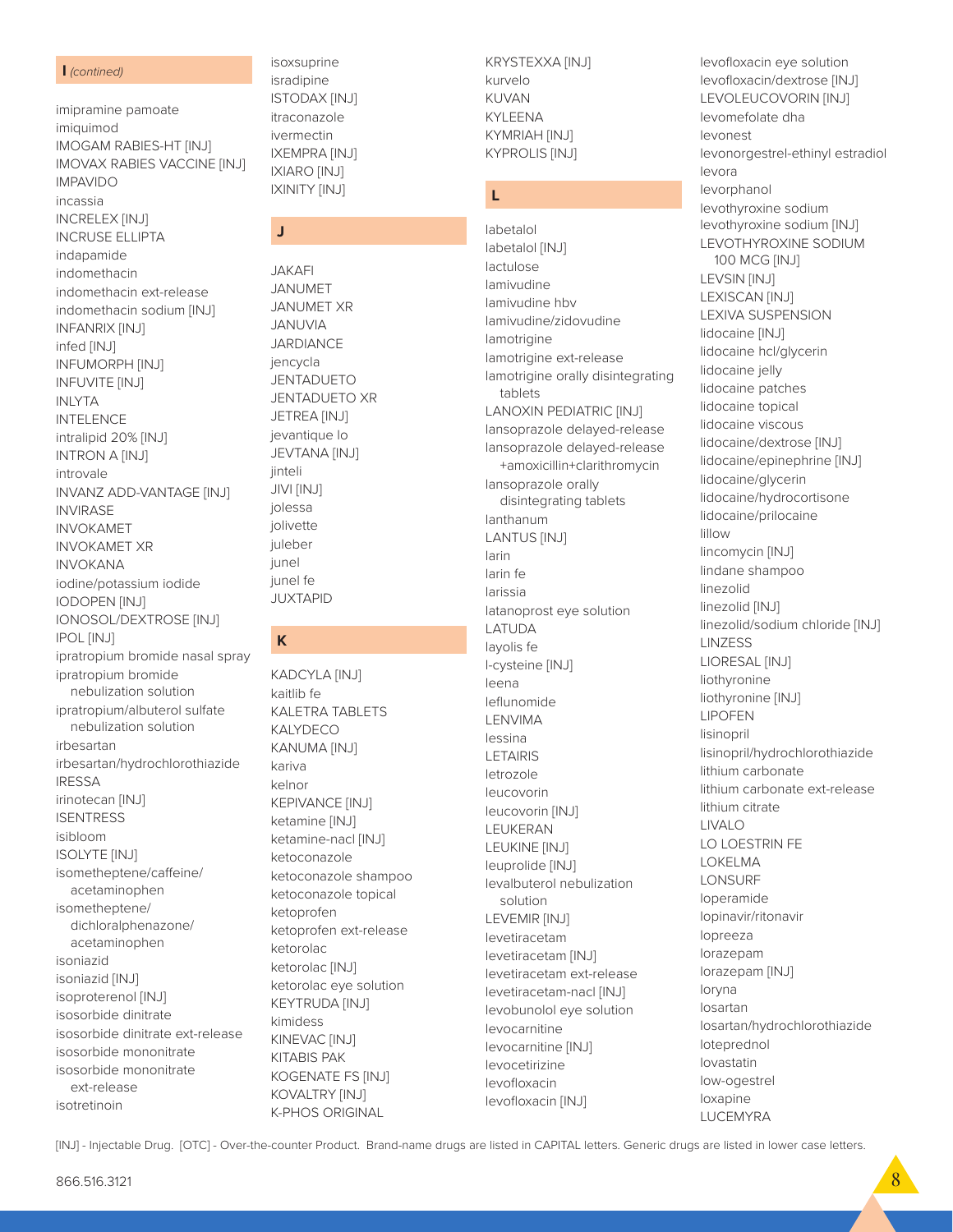mesalamine kit

m.v.i. adult [INJ] M.V.I. PEDIATRIC [INJ] M.V.I.-12 [INJ] mafenide magnesium chloride [INJ] magnesium sulfate [INJ] MAGNESIUM/DEXTROSE 1 GM/100 ML [INJ] malathion manganese chloride [INJ] manganese sulfate [INJ] mannitol [INJ] maprotiline marlissa MARQIBO [INJ] **MATULANE** mb hydrogel meclizine meclofenamate medroxyprogesterone medroxyprogesterone (contraceptive) [INJ] mefenamic acid mefloquine megestrol **MEKINIST** melodetta 24 fe meloxicam melphalan melphalan [INJ] memantine memantine ext-release MENACTRA [INJ] MENOPUR [INJ] mepivacaine [INJ] MEPSEVII [INJ] mercaptopurine meropenem [INJ] MEROPENEM/SODIUM CHLORIDE [INJ] mesalamine delayed-release mesalamine enema

#### M

**I UMIGAN** LUMIZYME [INJ] LUPRON DEPOT 3.75 MG, 11.25 MG [INJ] LUTATHERA [INJ] lutera luxamend I YNPAR7A **LYSODREN** lyza

L (continued)

mesna [INJ] **MESNEX TABLETS MESTINON SYRUP** metaproterenol metaxalone metformin metformin ext-release methadone methadone [INJ] methamphetamine methazolamide methenamine hippurate methenamine mandelate methenamine/sodium phosphate/ methylene blue/hyoscyamine methimazole **METHITEST** methocarbamol methocarbamol [INJ] methotrexate methotrexate [INJ] methoxsalen methyclothiazide methyldopa methyldopa/hydrochlorothiazide methyldopate [INJ] methylergonovine methylergonovine [INJ] methylphenidate methylphenidate ext-release methylprednisolone methylprednisolone acetate [INJ] methylprednisolone sodium succinate [INJ] methyltestosterone metipranolol eye solution metoclopramide metoclopramide [INJ] metoclopramide hcl orally disintegrating tablets metolazone metoprolol succinate ext-release metoprolol tartrate metoprolol tartrate [INJ] metoprolol/hydrochlorothiazide metronidazole metronidazole topical metronidazole vaginal metronidazole/sodium chloride [INJ] mexiletine MIACALCIN [INJ] mibelas 24 fe miconazole vaginal microgestin microgestin fe midazolam

midazolam/nacl [INJ] midodrine miglitol miglustat mili milrinone [INJ] milrinone/dextrose [INJ] mimvey mimvey lo MINIMED INFUSION SET MINIMED RESERVOIR MINIVELLE MINOCIN [INJ] minocycline minocycline ext-release minoxidil **MIRENA** mirtazapine mirtazapine orally disintegrating tablets **MIRVASO** misoprostol **MITIGARE** mitomycin [INJ] mitoxantrone [INJ] M-M-R II [INJ] modafinil moderiba moexipril moexipril/hydrochlorothiazide mometasone mometasone nasal spray MONOCLATE-P [INJ] mono-linyah mononessa MONONINE [INJ] MONOVISC<sup>[INJ]</sup> montelukast morphine sulfate morphine sulfate [INJ] morphine sulfate ext-release morphine sulfate suppositories morphine sulfate/nacl [INJ] **MOVANTIK** moxifloxacin MOXIFLOXACIN [INJ] moxifloxacin eye solution MOZOBIL [INJ] MULTI-LANCET DEVICE [OTC] MULTITRACE-4 [INJ] MULTITRACE-5 [INJ] mupirocin **MUSE** MUSTARGEN [INJ] MYALEPT [INJ] MYCAMINE [INJ] mycophenolate mofetil mycophenolate mofetil hcl [INJ]

mycophenolic acid delayed-release **MYDAYIS MYI FRAN** MYLOTARG [INJ] mynatal advance prenatal vitamins mynatal plus prenatal vitamins mynatal prenatal vitamins mynatal ultracaplet prenatal vitamins mynatal-z prenatal vitamins mynate 90 plus prenatal vitamins MYOBLOC [INJ] **MYRBETRIQ** myzilra

### N

nabumetone nadolol nadolol/bendroflumethiazide nafcillin [INJ] nafcillin/dextrose [INJ] naftifine NAGLAZYME [INJ] nalbuphine [INJ] naloxone [INJ] naltrexone NAMZARIC naproxen naproxen delayed-release naproxen sodium naproxen sodium ext-release naratriptan NARCAN NASAL SPRAY **NASCOBAL NATACYN** nateglinide NATPARA [INJ] NATRECOR [INJ] necon neomycin neomycin/bacitracin/polymyxin eye ointment neomycin/bacitracin/polymyxin/ hydrocortisone eye ointment neomycin/polymyxin irrigation solution neomycin/polymyxin/ dexamethasone eye ointment neomycin/polymyxin/ dexamethasone eye suspension neomycin/polymyxin/ gramicidin eye solution neomycin/polymyxin/ hydrocortisone ear solution

[INJ] - Injectable Drug. [OTC] - Over-the-counter Product. Brand-name drugs are listed in CAPITAL letters. Generic drugs are listed in lower case letters.

midazolam [INJ]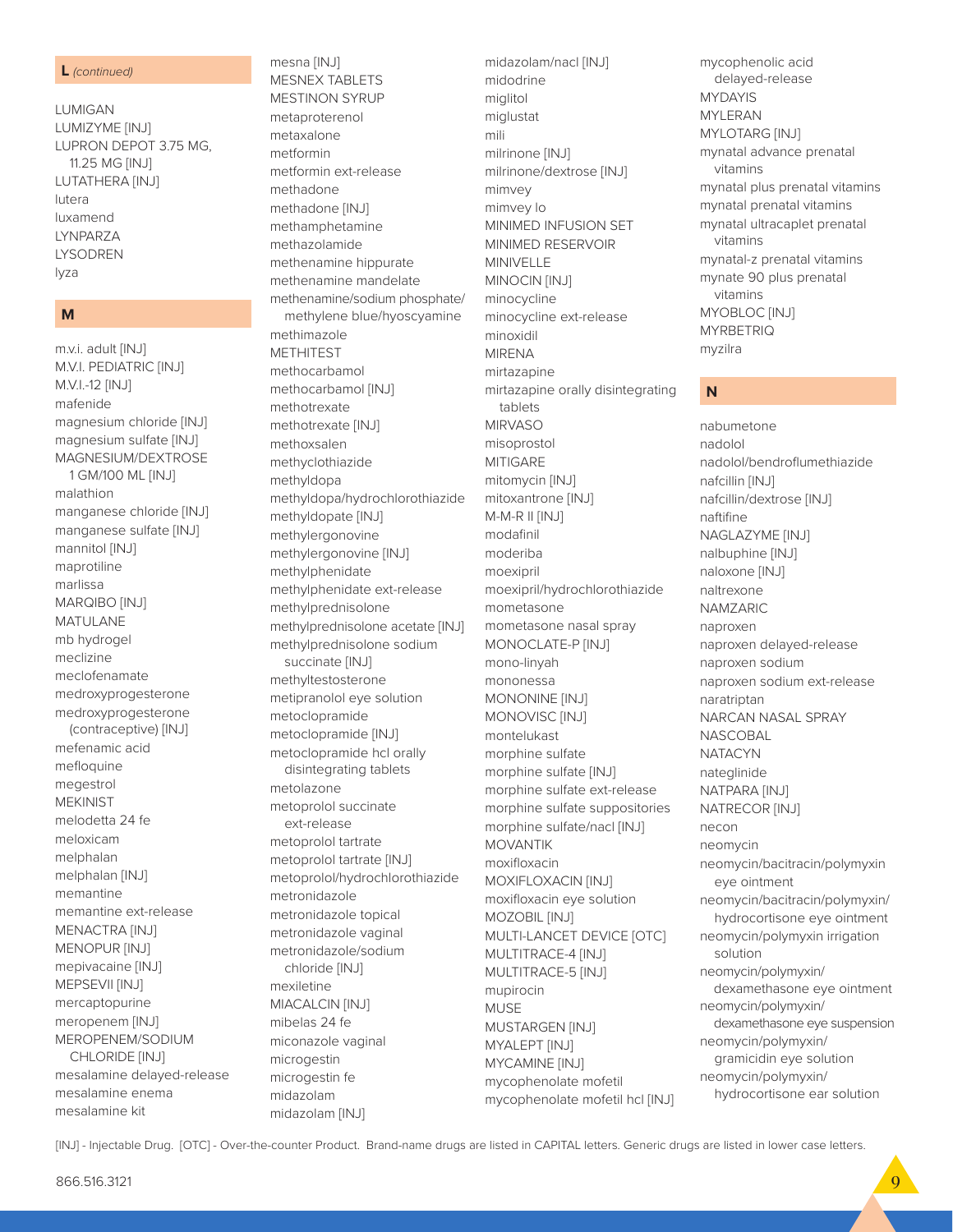#### N (continued)

neomycin/polymyxin/ hydrocortisone ear suspension neomycin/polymyxin/ hydrocortisone eye suspension neostigmine [INJ] NEPHRAMINE [INJ] **NERLYNX** NEULASTA [INJ] NEUPOGEN [INJ] NEUT [INJ] nevirapine nevirapine ext-release newgen prenatal vitamins **NEXAVAR** NEXIUM PACKETS **NEXPLANON [INJ]** NEXTERONE [INJ] niacin ext-release nicardipine nicardipine [INJ] nifedipine ext-release nikki nilutamide nimodipine **NINLARO** nisoldipine ext-release nitrofurantoin nitrofurantoin macrocrystal nitrofurantoin monohydrate macrocrystal nitroglycerin [INJ] nitroglycerin ext-release nitroglycerin ointment nitroglycerin patches nitroglycerin spray nitroglycerin/dextrose [INJ] nitroprusside sodium [INJ] **NITYR** nivatopic plus **NIVESTYM** nizatidine nora-be NORDITROPIN [INJ] norepinephrine [INJ] norepinephrine/dextrose [INJ] norepinephrine/nacl [INJ] norethindrone norethindrone acetate norethindrone acetate-ethinyl estradiol norethindrone acetate-ethinyl estradiol + iron norgestimate-ethinyl estradiol norlyda norlyroc

NORMOSOL-M AND **DEXTROSE [INJ]** NORMOSOL-R AND **DEXTROSE [INJ]** NORMOSOL-R PH 7.4 [INJ] nortrel nortriptyline **NORVIR CAPSULES NORVIR PACKETS** NORVIR SOLUTION NOVAREL [INJ] NOVOEIGHT [INJ] NOVOFINE AUTOSHIELD NEEDLES [OTC] NOVOFINE NEEDLES [OTC] NOVOLIN [INJ] NOVOLOG [INJ] NOVOSEVEN RT [INJ] NOVOTWIST 30G, 32G NEEDLE [OTC] **NOXAFIL** NOXAFIL [INJ] NPLATE [INJ] **NUCALA [INJ] NUCYNTA NUCYNTA ER** NUEDEXTA NULOJIX [INJ] nutrilyte [INJ] nystatin nystatin topical nystatin/triamcinolone

### $\mathbf{o}$

OBIZUR [INJ] obstetrix dha prenatal vitamins **OCALIVA** ocella **OCREVUS [INJ]** octreotide [INJ] **ODACTRA** ODEESEY OFEV OFIRMEV [INJ] ofloxacin ofloxacin ear solution ofloxacin eye solution ogestrel olanzapine olanzapine [INJ] olanzapine orally disintegrating tablets olanzapine/fluoxetine olmesartan olmesartan/amlodipine/ hydrochlorothiazide olmesartan/hydrochlorothiazide olopatadine eye solution olopatadine nasal spray omega-3 ethyl esters capsules omeprazole delayed-release OMNIPAQUE [INJ] OMNIPOD **ONCASPAR [INJ]** ondansetron ondansetron [INJ] ondansetron orally disintegrating tablets ONETOUCH DELICA LANCETS [OTC] ONETOUCH ULTRA 2 SYSTEM [OTC] **ONETOUCH ULTRA TEST STRIPS [OTC]** ONETOUCH ULTRAMINI METER [OTC] ONETOUCH ULTRASOFT LANCETS [OTC] ONETOUCH VERIO FLEX [OTC] ONETOUCH VERIO IQ METER [OTC] ONETOUCH VERIO TEST **STRIPS [OTC] ONEXTON** ONFI ONIVYDE [INJ] **OPDIVO [INJ]** opium tincture opium/belladonna alkaloids suppositories OPSUMIT ORACEA **ORALAIR** ORBACTIV [INJ] **ORKAMBI** orphenadrine [INJ] orphenadrine ext-release orsythia ORTHOVISC<sub>[INJ]</sub> oseltamivir OTEZLA **OTOVEL** OTREXUP [INJ] **OVIDREL [INJ]** oxacillin [INJ] oxacillin/dextrose [INJ] oxaliplatin [INJ] oxandrolone oxaprozin oxcarbazepine oxiconazole oxybutynin oxybutynin ext-release oxycodone oxycodone/acetaminophen oxycodone/aspirin

oxycodone/ibuprofen **OXYCONTIN** oxymorphone oxymorphone ext-release oxytocin [INJ] OZEMPIC [INJ] OZURDEX [INJ]

### P

paclitaxel [INJ] paliperidone ext-release PALYNZIQ [INJ] pamidronate [INJ] pantoprazole [INJ] pantoprazole delayed-release papaverine [INJ] PARADIGM INFUSION SETS PARADIGM RESERVOIRS PARADIGM SILHOUETTE SETS paregoric paricalcitol paricalcitol [INJ] paromomycin paroxetine hcl paroxetine hcl ext-release paroxetine mesylate PAZEO PEDIARIX [INJ] PEDITRACE [INJ] PEDVAXHIB [INJ] peg 3350/electrolytes powder for 4000 ml solution PEGANONE PEGASYS [INJ] peg-prep kit penicillamine penicillin g potassium [INJ] penicillin g procaine [INJ] penicillin q sodium [INJ] PENICILLIN GK/DEXTROSE [INJ] penicillin v potassium PENTACEL [INJ] PENTACEL ACTHIB COMPONENT [INJ] pentamidine **PENTASA** pentobarbital [INJ] pentoxifylline ext-release **PERFOROMIST** perindopril PERJETA [INJ] permethrin perphenazine perphenazine/amitriptyline phenazopyridine 100 mg phendimetrazine phendimetrazine ext-release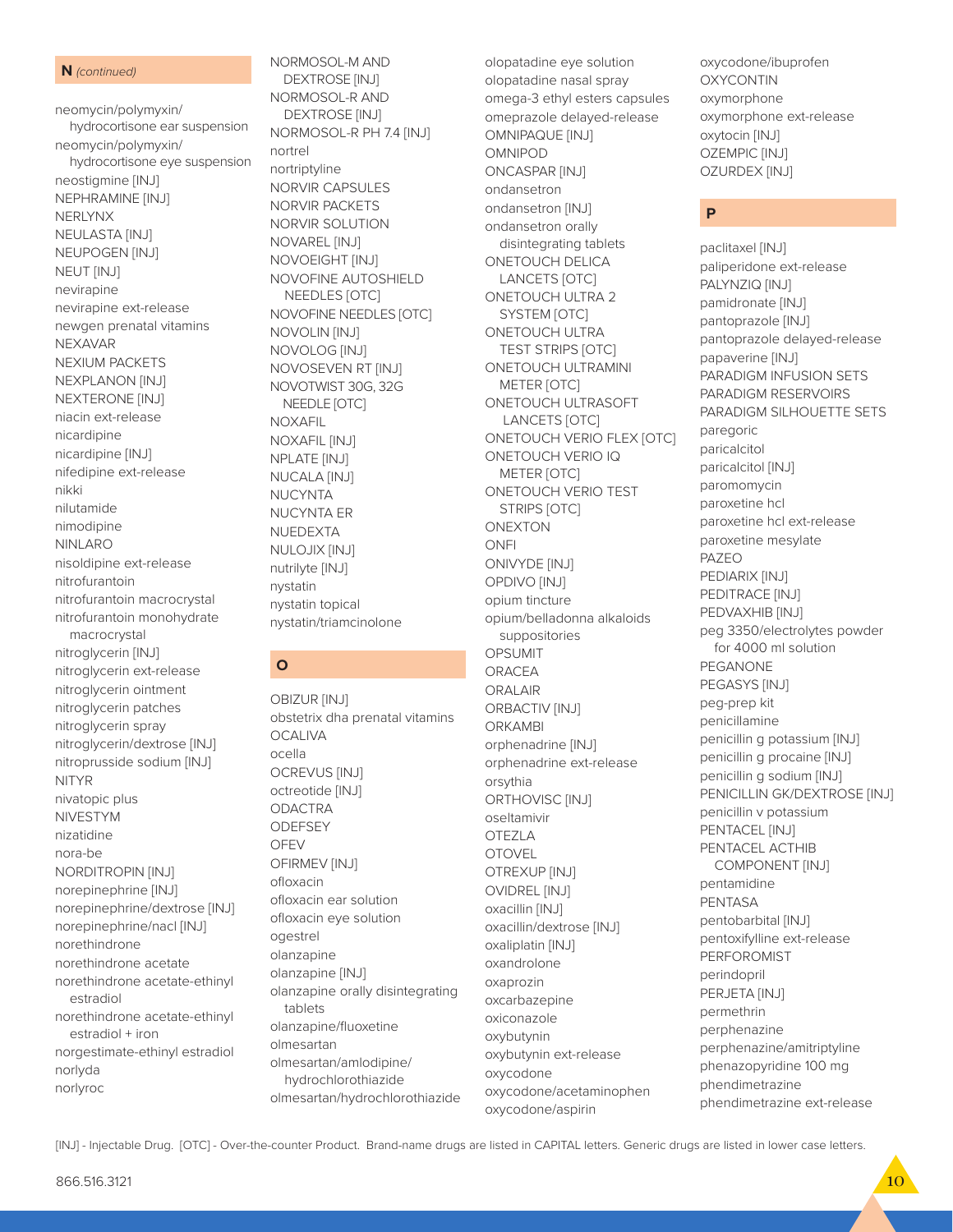#### **P** *(continued)*

phenelzine phenobarbital phenobarbital sodium [INJ] phenobarbital/hyoscyamine/ atropine/scopolamine phenoxybenzamine phentermine phentolamine [INJ] phenylbutyrate phenylephrine [INJ] phenylephrine eye solution phenylephrine/chlorpheniramine phenylephrine/dextrose [INJ] phenylephrine/nacl [INJ] phenytoin phenytoin sodium [INJ] phenytoin sodium extended philith PHOSLYRA phosphasal PHOSPHOLINE IODIDE PHOTOFRIN [INJ] physostigmine [INJ] phytonadione [INJ] PHYTONADIONE 1 MG/0.5 ML SYRINGE [INJ] PICATO pilocarpine pilocarpine eye solution pimozide pimtrea pindolol pioglitazone pioglitazone/glimepiride pioglitazone/metformin piperacillin/tazobactam [INJ] pirmella piroxicam PLASMA-LYTE [INJ] plasmanate [INJ] PLEGRIDY [INJ] plenamine [INJ] PNEUMOVAX 23 [INJ] pnv 29-1 prenatal vitamins pnv ob+dha prenatal vitamins pnv-dha + docusate prenatal vitamins pnv-dha prenatal vitamins pnv-ferrous fumarate-docu-fa prenatal vitamins pnv-omega prenatal vitamins pnv-select prenatal vitamins pnv-vp-u prenatal vitamins podofilox POLOCAINE [INJ] polyethylene glycol 3350

POLYFIN QR INFUSION SET polymyxin [INJ] polymyxin/trimethoprim eye solution POMALYST portia potassium acetate [INJ] potassium bicarbonate/ citric acid effervescent tablets potassium chloride [INJ] potassium chloride ext-release potassium chloride oral solution potassium chloride powder packets for solution potassium chloride/dextrose [INJ] potassium chloride/dextrose/ sodium chloride [INJ] potassium chloride/ lactated ringers/dextrose [INJ] potassium chloride/sodium chloride [INJ] potassium citrate ext-release potassium citrate/citric acid potassium iodide/iodine solution potassium phosphate [INJ] POTELIGEO [INJ] pr natal 400 ec prenatal vitamins pr natal 400 prenatal vitamins pr natal 430 ec prenatal vitamins pr natal 430 prenatal vitamins PRALUENT [INJ] pramipexole pramipexole ext-release prasugrel pravastatin praziquantel prazosin PRECISION XTRA B-KETONE STRIPS [OTC] PRECISION XTRA MONITOR [OTC] PRECISION XTRA TEST STRIPS [OTC] prednicarbate prednisolone prednisolone acetate eye suspension prednisolone sodium phosphate prednisolone sodium phosphate disintegrating tablets prednisolone sodium phosphate eye solution prednisone pregabalin PREMARIN [INJ] PREMARIN CREAM PREMARIN TABLETS premasol [INJ] PREMASOL 6% [INJ]

#### **PREMPHASE** PREMPRO

prena1 chew prenatal vitamins prena1 pearl prenatal vitamins prena1 true prenatal vitamins prenaissance plus prenatal vitamins prenaissance prenatal vitamins prenatabs fa prenatal vitamins prenatabs rx prenatal vitamins prenatal low iron prenatal vitamins prenatal plus iron prenatal vitamins prenatal plus prenatal vitamins prenatal-u prenatal vitamins preplus prenatal vitamins PREPOPIK pretab 29-1 prenatal vitamins previfem PREVNAR 13 [INJ] PREVYMIS PREVYMIS [INJ] PREZISTA PRIALT [INJ] PRIFTIN PRIMAQUINE primidone PRIVIGEN [INJ] PROAIR HFA PROAIR RESPICLICK probenecid procainamide [INJ] PROCALAMINE [INJ] prochlorperazine edisylate [INJ] prochlorperazine maleate prochlorperazine maleate suppositories PROCRIT [INJ] PROFILNINE SD [INJ] progesterone in oil [INJ] progesterone micronized PROGLYCEM PROGRAF [INJ] PROLASTIN C [INJ] **PROLENSA** PROLEUKIN [INJ] PROMACTA promethazine promethazine [INJ] promethazine suppositories promethazine/codeine promethazine/ dextromethorphan promethazine/phenylephrine promethazine/phenylephrine/ codeine propafenone propafenone ext-release

proparacaine eye solution proparacaine/fluorescein eye solution propofol [INJ] propranolol propranolol [INJ] propranolol ext-release propranolol/hydrochlorothiazide propylthiouracil PROQUAD [INJ] PROSOL [INJ] protamine [INJ] PROTOPAM [INJ] protriptyline PROVENGE [INJ] pruclair prumyx prutect pseudoephedrine/ chlorpheniramine/ methscopolamine ext-release pseudoephedrine/codeine/ guaifenesin PULMICORT FLEXHALER PULMOZYME PURIXAN PYLERA pyrazinamide pyridostigmine pyridostigmine [INJ] pyridostigmine ext-release pyridoxine [INJ] pyrimethamine

### **Q**

**QBREXZA QNASL** QUADRACEL DTAP-IPV [INJ] quasense quazepam QUDEXY XR quetiapine quetiapine ext-release QUICK RELEASE TEFLON CANNULA QUILLICHEW ER QUILLIVANT XR quinapril quinapril/hydrochlorothiazide quinidine gluconate [INJ] quinidine gluconate ext-release quinidine sulfate quinine sulfate QVAR QVAR REDIHALER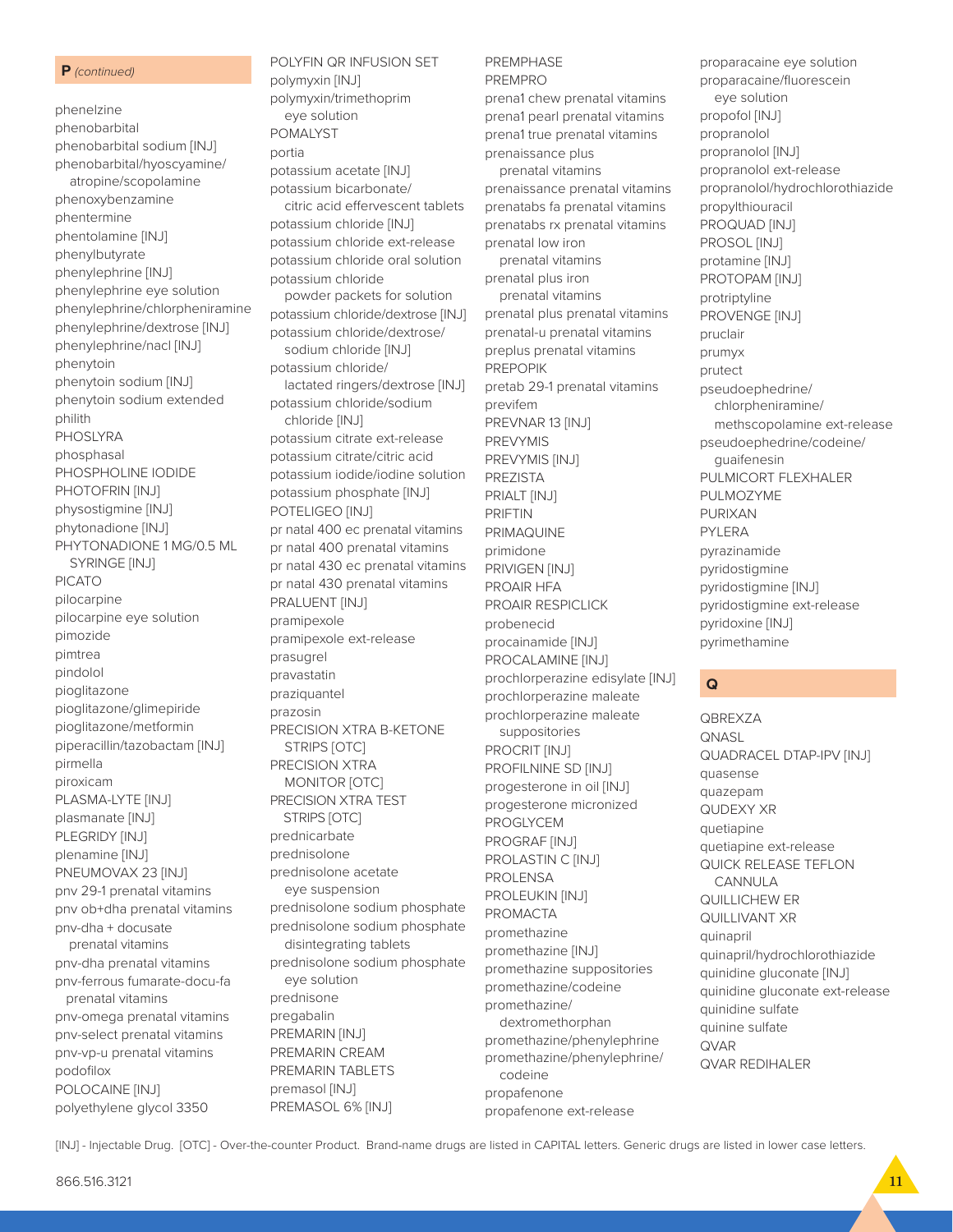#### **R**

RABAVERT [INJ] rabeprazole delayed-release RADICAVA [INJ] RAGWITEK rajani raloxifene ramipril ranitidine ranitidine [INJ] RANOLAZINE ER RAPAFLO RAPIVAB [INJ] rasagiline RASUVO [INJ] RAVICTI REBIF [INJ] reclipsen RECOMBIVAX HB [INJ] RECTIV REGRANEX RELISTOR [INJ] REMICADE [INJ] remifentanil [INJ] RENACIDIN REOPRO [INJ] repaglinide repaglinide/metformin hcl REPATHA [INJ] RESCRIPTOR **RESECTISOL** RESTASIS RETROVIR [INJ] REVLIMID REYATAZ R-GENE 10 [INJ] RHOPRESSA RIASTAP [INJ] ribavirin ribavirin nebulization solution RIDAURA rifabutin rifampin rifampin [INJ] riluzole rimantadine ringers irrigation solution ringers lactated irrigation solution ringers solution [INJ] ringers solution lactated [INJ] risedronate risedronate delayed-release RISPERDAL CONSTA [INJ] risperidone risperidone orally disintegrating tablets

ritonavir RITUXAN [INJ] RITUXAN HYCELA [INJ] rivastigmine rivastigmine patches rivelsa rizatriptan rizatriptan orally disintegrating tablets ropinirole ropinirole ext-release ropivacaine/nacl [INJ] rosuvastatin ROTATEQ ROZEREM RUBRACA RUCONEST [INJ] RYDAPT

### **S**

SABRIL salicylic acid shampoo salicylic acid topical salsalate SAMSCA SANDIMMUNE SOLUTION SANTYL SAVELLA scopolamine patches secobarbital SEGLUROMET selegiline selenium [INJ] selenium sulfide selenium sulfide shampoo **SELZENTRY** se-natal 19 prenatal vitamins SENSORCAINE-EPI 0.75%-0.0005% [INJ] SEREVENT DISKUS SEROSTIM [INJ] sertraline setlakin sevelamer carbonate sharobel SHINGRIX [INJ] SIGNIFOR [INJ] sildenafil sildenafil [INJ] SILHOUETTE INFUSION SETS silver nitrate silver sulfadiazine SIMPONI 100 MG [INJ] SIMULECT [INJ] simvastatin sirolimus SIRTURO

#### SKYLA

sodium acetate [INJ] sodium benzoate/ sodium phenylacetate [INJ] sodium bicarbonate [INJ] sodium chloride [INJ] sodium chloride 0.45 % [INJ] sodium chloride 0.9 % [INJ] sodium chloride 3 % [INJ] sodium chloride 5 % [INJ] sodium chloride irrigation solution sodium chloride nebulization solution sodium chloride, bacteriostatic [INJ] sodium ferric gluconate complex [INJ] sodium fluoride dental cream, gel sodium lactate [INJ] sodium phosphate [INJ] sodium polystyrene sulfonate sodium polystyrene sulfonate rectal sodium tetradecyl sulfate [INJ] sodium thiosulfate [INJ] SOF-SET MICRO INFUSION SET SOF-SET ULTIMATE QR SET SOFT TOUCH LANCETS [OTC] SOLIFENACIN SUCCINATE SOLIQUA [INJ] SOLIRIS [INJ] SOLU-CORTEF [INJ] SOMATULINE DEPOT [INJ] SOMAVERT [INJ] sonafine sotalol SOTALOL [INJ] SOTYLIZE sp antipruritic sp scar spinosad SPINRAZA [INJ] SPIRIVA HANDIHALER SPIRIVA RESPIMAT spironolactone spironolactone/ hydrochlorothiazide sprintec SPRYCEL sronyx STAMARIL [INJ] stavudine STEGLATRO STELARA SC [INJ] STIMATE STIOLTO RESPIMAT **STIVARGA** STRENSIQ [INJ]

STREPTOMYCIN SULFATE [INJ] STRIVERDI RESPIMAT SUBLOCADE [INJ] succinylcholine chloride [INJ] **SUCRAID** sucralfate sufentanil [INJ] sulfacetamide eye ointment sulfacetamide eye solution sulfacetamide sodium shampoo sulfacetamide sodium topical sulfacetamide sodium/sulfur sulfacetamide sodium/ sulfur/urea sulfacetamide/prednisolone eye solution sulfadiazine sulfamethoxazole/trimethoprim sulfamethoxazole/ trimethoprim [INJ] SULFAMYLON CREAM sulfasalazine sulfasalazine delayed-release sulindac sumatriptan sumatriptan [INJ] sumatriptan nasal SUPREP SURE-T INFUSION SET SUTENT syeda SYLATRON [INJ] SYLVANT [INJ] SYMBICORT SYMDEKO SYMFI SYMFI LO SYMLINPEN [INJ] SYMPROIC SYNAGIS [INJ] SYNAREL SYNERCID [INJ] SYNJARDY SYNJARDY XR SYNRIBO [INJ]

### **T**

TACLONEX SUSPENSION tacrolimus tacrolimus topical tadalafil TAFINLAR TAGRISSO TALTZ [INJ] tamoxifen tamsulosin ext-release **TARCEVA**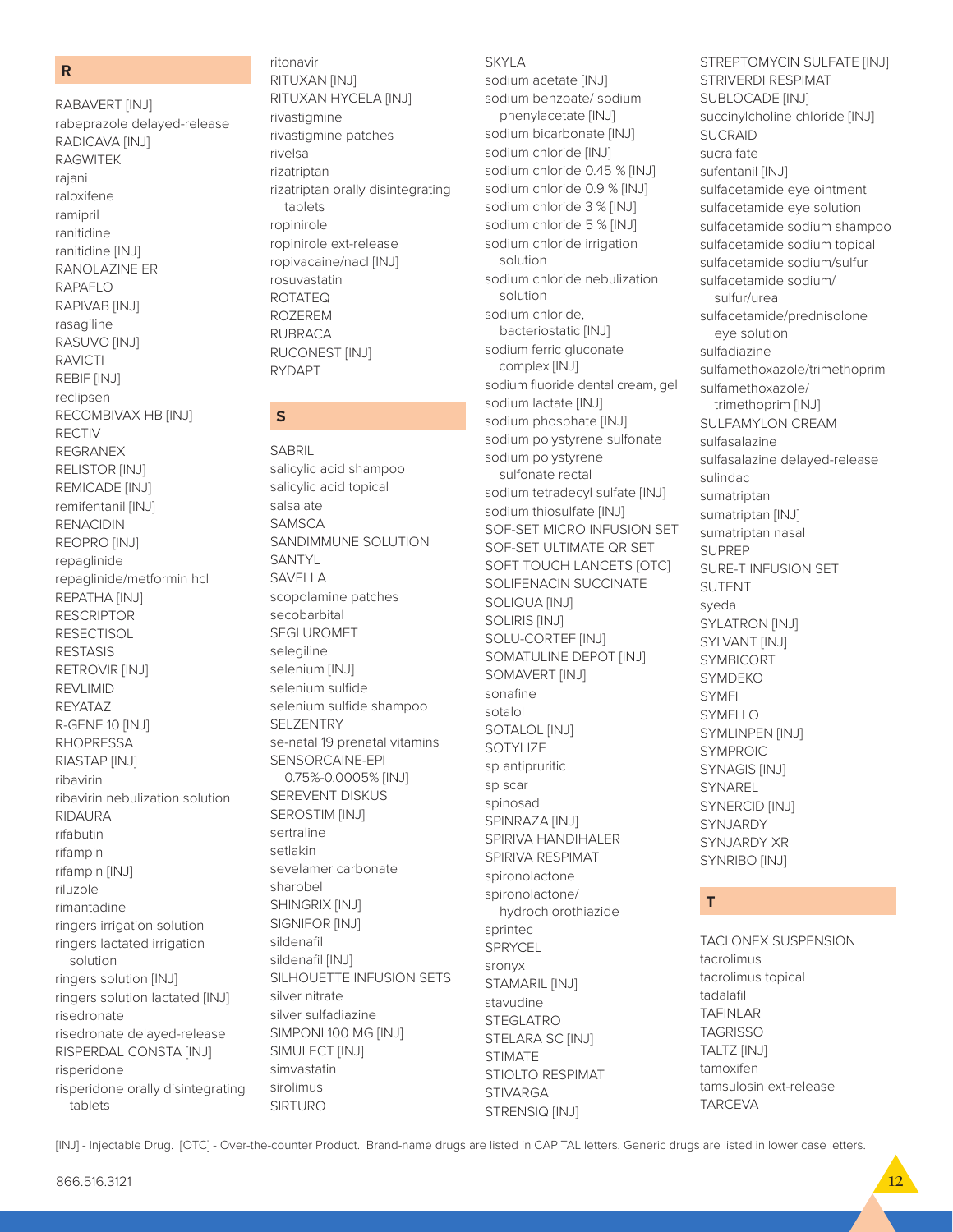#### T (contined)

**TARGRETIN GEL** tarina fe taron forte taron-c dha prenatal vitamins taron-prex dha prenatal vitamins **TASIGNA TAYTULLA** tazarotene TAZORAC GEL, 0.05% CREAM **TECENTRIQ [INJ] TECFIDERA** TECHLITE BLOOD LANCETS [OTC] **TEFLARO [INJ] TEKTURNA TEKTURNA HCT** telmisartan telmisartan/amlodipine telmisartan/hydrochlorothiazide **TEMODAR [INJ]** temozolomide temsirolimus [INJ] **TENIPOSIDE [INJ]** tenofovir disoproxil fumarate terazosin terbinafine terbutaline terbutaline [INJ] terconazole vaginal testosterone testosterone cypionate [INJ] testosterone enanthate [INJ] **TETANUS DIPHTHERIA TOXOIDS [INJ]** tetrabenazine tetracaine [INJ] tetracaine eye solution tetracycline **THALOMID** theophylline theophylline ext-release theophylline/dextrose [INJ] THERACYS [INJ] thiamine [INJ] thioridazine thiotepa [INJ] thiothixene THROMBATE III [INJ] THYMOGLOBULIN [INJ] THYROGEN [INJ] thyroid tiagabine **TIBSOVO TICE BCG [INJ]** tigecycline [INJ] tilia fe timolol maleate

tinidazole **TIVICAY** tizanidine tl q-fol os **TOBI PODHALER TOBRADEX OINTMENT TOBRADEX ST** tobramycin [INJ] tobramycin eye solution tobramycin nebulization solution tobramycin/dexamethasone eye suspension tobramycin/sodium chloride [INJ] tolazamide tolbutamide tolcapone tolmetin tolterodine tolterodine ext-release topiramate topotecan [INJ] **TORISEL [INJ]** torsemide **TOUJEO SOLOSTAR [INJ] TOVIAZ** TPN ELECTROLYTES [INJ] **TRACE ELEMENTS-4 [INJ] TRACLEER** TRADJENTA tramadol tramadol ext-release tramadol/acetaminophen trandolapril trandolapril/verapamil ext-release tranexamic acid tranexamic acid [INJ] tranylcypromine travasol [INJ] travoprost ophth soln 0.004% trazodone TREANDA [INJ] **TRELEGY ELLIPTA** TREMFYA [INJ] treprostinil [INJ] **TRESIBA [INJ]** tretinoin tretinoin microspheres tretinoin topical tretinoin/emollient TRETTEN [INJ] tri femynor triamcinolone [INJ] triamcinolone dental paste triamcinolone topical triamterene/hydrochlorothiazide triazolam trientine

timolol maleate eye solution

tri-estarylla trifluoperazine trifluridine eye solution trihexyphenidyl tri-legest fe tri-linyah tri-lo-estarylla tri-lo-marzia tri-lo-sprintec trilvte with flavor packets trimethobenzamide trimethoprim tri-mili trimipramine **TRIMO-SAN** trinatal rx 1 prenatal vitamins trinate prenatal vitamins trinessa trinessa lo tri-previfem TRIPTODUR [INJ] tri-sprintec **TRIUMEQ** triveen-duo dha prenatal vitamins trivora tri-vylibra **TROGARZO [INJ]** TROPHAMINE [INJ] tropicamide eye solution trospium trospium ext-release TRULANCE **TRULICITY [INJ]** TRUMENBA [INJ] trust natal dha prenatal vitamins TRUVADA **TUBERSOL [INJ]** tulana **TWINRIX [INJ]** tydemy **TYKERB TYMLOS [INJ]** TYPHIM VI [INJ] **TYSABRI [INJ] TYVASO**  $\cup$ **UCERIS FOAM ULORIC** ultimatecare one nf prenatal vitamins

ultimatecare one prenatal

vitamins

**UPTRAVI** 

uretron d-s

 $IIT$  n-c

UNITUXIN [INJ]

urimar-t  $urin ds$ uro-458 urogesic uro-mp ursodiol uryl ustell UTIBRON NEOHALER utira-c UVADEX [INJ]

### $\mathbf v$

valacyclovir VALCHLOR valganciclovir valproate sodium [INJ] valproic acid valrubicin valsartan valsartan/hydrochlorothiazide vancomycin vancomycin [INJ] VANCOMYCIN/DEXTROSE VANCOMYCIN-NS [INJ] **VANTAS** VARIVAX [INJ] **VARIZIG [INJ] VASCEPA** vasopressin [INJ] vasopressin/nacl [INJ] VAXCHORA VACCINE **VECTIBIX [INJ]** VELCADE [INJ] velivet VFI PHORO vemavite-prx 2 prenatal vitamins **VEMLIDY VENCLEXTA** venlafaxine venlafaxine ext-release **VENOFER [INJ] VENTOLIN HFA** verapamil verapamil [INJ] verapamil ext-release veripred VERZENIO **VESICARE** vestura **VGO** VIBATIV [INJ] **VIBERZI VICTOZA [INJ] VIDEX SOLUTION** vienva vigabatrin **VIIBRYD**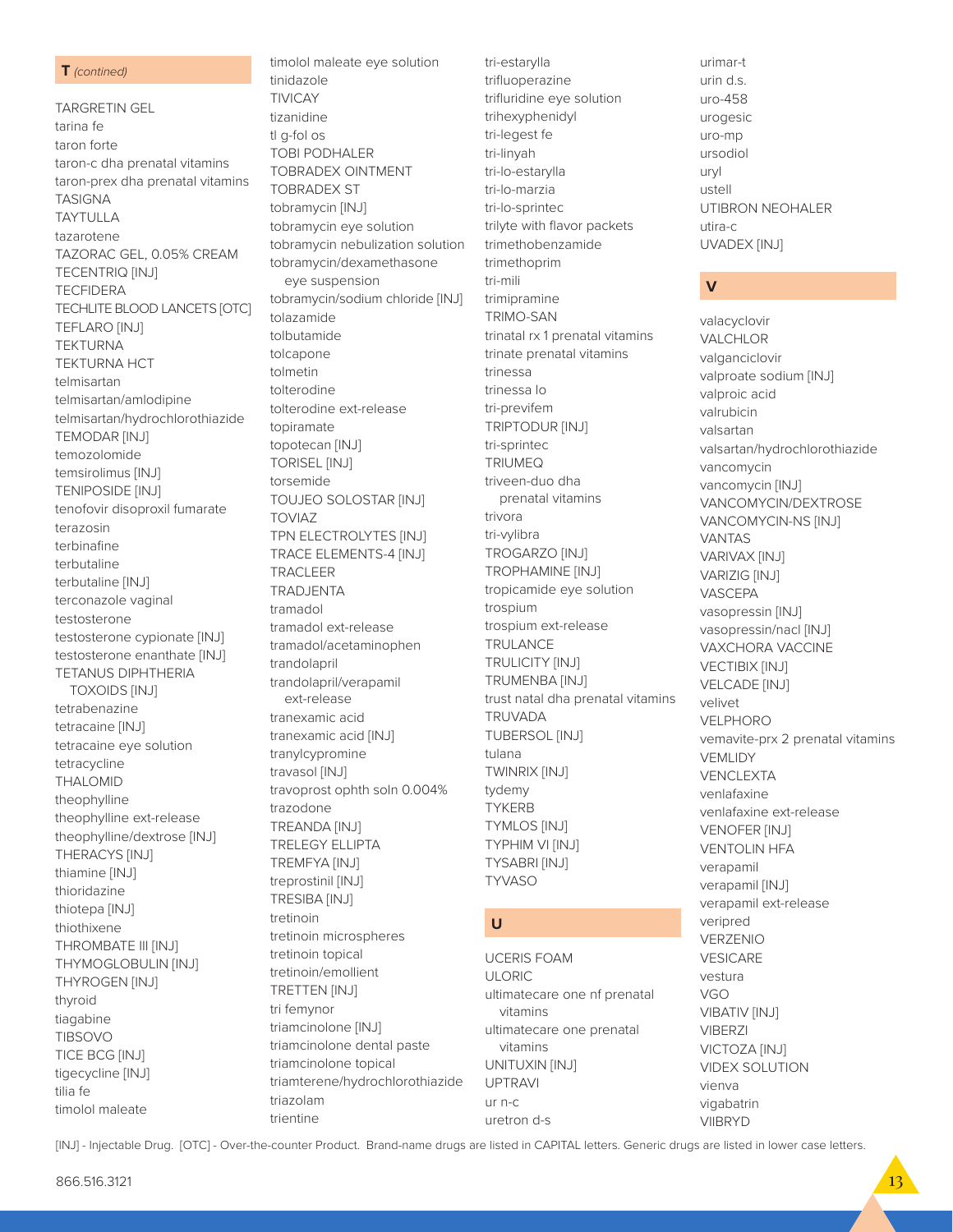V (contined)

vilamit mb

vilevev mb

VIMIZIM [INJ] **VIMPAT** VIMPAT [INJ] vinate care prenatal vitamins vinate ii prenatal vitamins vinate one prenatal vitamins vinate-m prenatal vitamins vinblastine [INJ] vincristine [INJ] vinorelbine [INJ] **VIOKACE** viorele **VIRACEPT** VIREAD 150 MG, 200 MG. 250 MG TABLETS **VIREAD POWDER** virt nate prenatal vitamins virt-advance prenatal vitamins virt-c dha prenatal vitamins virt-nate dha prenatal vitamins virt-pn dha prenatal vitamins virt-pn plus prenatal vitamins virt-pn prenatal vitamins virt-select prenatal vitamins virt-vite gt prenatal vitamins

**VISTOGARD** VISUDYNE [INJ] **VIVITROL [INJ] VIVOTIF VOLUVEN [INJ]** VONVENDI [INJ] **VORAXAZE [INJ]** voriconazole voriconazole [INJ] **VOSEVI VOTRIENT** vp-ch plus prenatal vitamins vp-ch-pnv prenatal vitamins vp-ggr-b6 prenatal vitamins vyfemla vylibra **VYVANSE VYXEOS LIPOSOME [INJ]** 

### W

warfarin water for injection, bacteriostatic [INJ] water for injection, sterile [INJ] water for irrigation; sterile wera WILATE [INJ] wymzya fe

### $\overline{\mathbf{x}}$

**XALKORI XARELTO** XELJANZ **XELJANZ XR XERMELO** XGEVA [INJ] XIAFLEX [INJ] **XIFAXAN** XIGDUO XR **XIIDRA** XOFIGO [INJ] XOLAIR [INJ] **XTANDI** xulane patches XULTOPHY [INJ] **XURIDEN XYREM** 

zolmitriptan orally disintegrating tablets zolpidem zolpidem ext-release ZOMETA 4 MG/100 ML [INJ] **ZOMIG NASAL** zonisamide ZOSYN GALAXY BAGS [INJ] zovia ZOVIRAX CREAM **ZTLIDO** ZUBSOLV **ZYDELIG** ZYKADIA ZYLET

**ZYTIGA** 

YERVOY [INJ] YESCARTA [INJ] YF-VAX [INJ] YONDELIS [INJ] **YONSA** 

### $\overline{z}$

yuvafem

Y

zafirlukast zaleplon ZALTRAP [INJ] **ZANOSAR [INJ]** zarah ZARXIO [INJ] zatean-pn dha prenatal vitamins zatean-pn plus prenatal vitamins ZEJULA [INJ] ZELBORAF ZEMAIRA [INJ] zenchent ZENPEP ZEPATIER ZERBAXA [INJ] ZEVALIN [INJ] zidovudine zileuton ext-release zinc chloride [INJ] zinc sulfate [INJ] zingiber prenatal vitamins ziprasidone **ZOLADEX [INJ]** zoledronic acid [INJ] zoledronic acid/mannitol [INJ] **ZOLINZA** zolmitriptan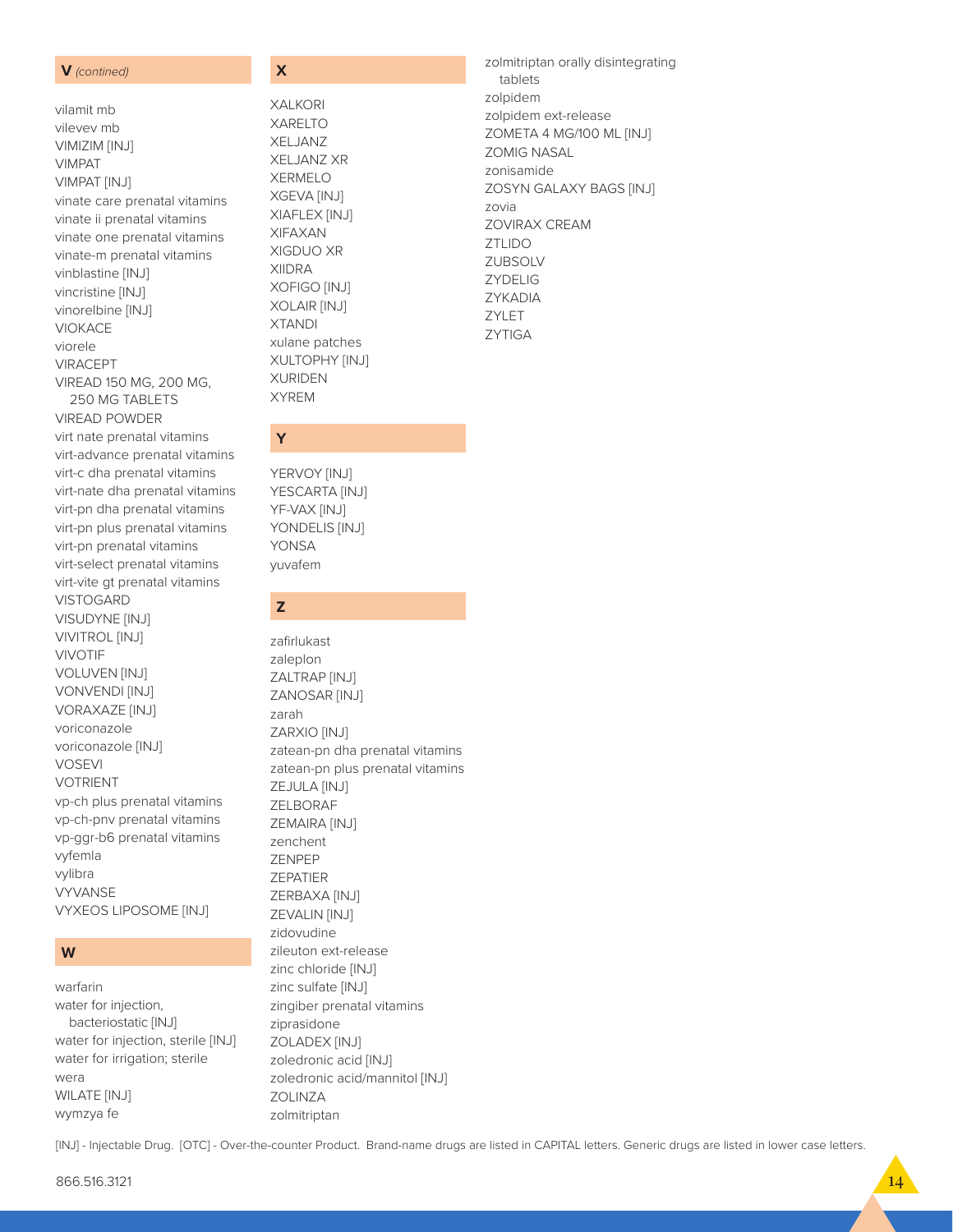## Non-Preferred Medications

The following is a list of **non-preferred drugs**. When multiple drugs are equally effective in treating the same condition, drugs that have more cost-effective alternatives are considered **non-preferred**. If a drug you are taking is on the **non-preferred list**, we encourage you to speak with your doctor to help you find a more cost-effective option.

### **A**

ABSORICA ACCU CHEK METERS/STRIPS ADAGEN [INJ] AKYNZEO ALVESCO AMITIZA APIDRA ARCAPTA NEOHALER ARZERRA [INJ] ATROVENT HFA AUVI-Q

### **B**

BECONASE AQ BRAVELLE BREEZE, CONTOUR METERS/STRIPS BUPRENORPHINE PATCHES BUTRANS BYVALSON

### **C**

CIMZIA COMPLERA

### **E**

EPOGEN EUFLEXXA EXTAVIA

### **F**

FIRDAPSE FORTESTA FULPHILA [INJ]

### **G**

GEL-ONE GENVISC 850 **GRALISE** 

### **H**

HEXALEN HYALGAN

### **I**

INFLECTRA [INJ]

### **J**

JADENU, JADENU SPRINKLE

### **K**

KADIAN KAZANO KOMBIGLYZE XR

### **L**

LARTRUVO [INJ] LEVITRA

# **M**

**MIRCERA** MOXEZA MULPLETA

### **N**

NATESTO **NESINA** NEVANAC NOVOLIN NUTROPIN AQ NUTROPIN AQ NUSPIN NUWIQ [INJ]

### **O**

OLYSIO OMNARIS **OMNITROPE** ONGLYZA ORFADIN

### PANCREAZE PERTZYE PROVENTIL HFA

**Q**

**P**

**QNASL** 

**R** RELENZA

RENFLEXIS [INJ]

### **S**

**SAIZEN** SAIZENPREP SANCUSO SANDOSTATIN LAR DEPOT [INJ] SEEBRI NEOHALER

### SIMPONI 50 MG **STAXYN** STENDRA **STRIBILD** SUPARTZ, SUPARTZ FX

### **T**

TABLOID TANZEUM TESTIM TESTOSTERONE GEL TRUETEST, TRUETRACK METERS/STRIPS **TRULICITY** TUDORZA PRESSAIR

### **U**

ULTRESA

### **V**

VARUBI, VARUBI [INJ] VELTASSA VELTIN VOGELXO

### **X**

XOFLUZA XOPENEX HFA

### **Z**

ZETONNA ZIOPTAN ZOHYDRO ER ZOMACTON ZONTIVITY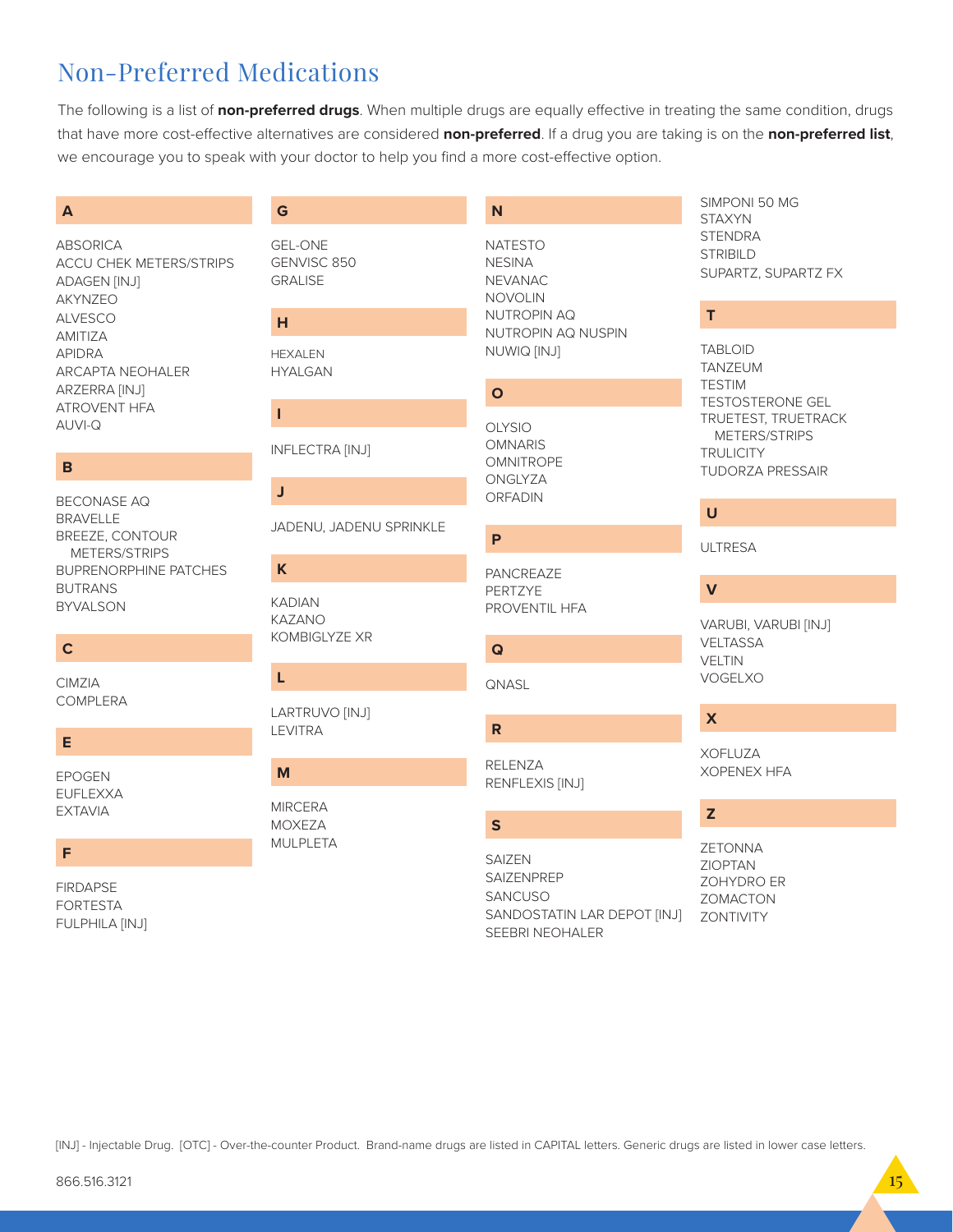# **Specialty Medications**

Specialty medications treat rare or complex conditions and are typically higher-cost medications. These medications require a prior authorization before coverage is determined. CastiaRx, powered by Diplomat, can provide most specialty medications along with helpful programs and services.

Not all specialty medications are listed in the formulary and coverage may vary by plan. For specific questions about your plan's coverage, please call Member Services at 866.516.3121.

Т

### A

ACTEMRA [INJ] **ADCIRDA** ADYNOVATE [INJ] **AFINITOR ALECENSA AMPYRA ER ATRIPLA AUBAGIO AVASTIN [INJ]** AVONEX [INJ]

### B

**BARACLUDE BENLYSTA [INJ] BETASERON [INJ] BETHKIS BIKTARVY BOSULIF BOTOX [INJ]** 

### $\mathbf c$

**CABOMETYX** capecitabine **CAYSTON** CETROTIDE [INJ] chorionic gonadotropin [INJ] CIMZIA [INJ] CINRYZE [INJ] COMPLERA COPAXONE [INJ] COSENTYX [INJ] **CUPRIMINE** CUVITRU [INJ]

### D

dalfampridine er **DESCOVY DUPIXENT [INJ]** 

### **ENBREL [INJ]** entecavir **ENTYVIO EPCLUSA EPIDIOLEX ERIVEDGE** EUFLEXXA [INJ] **EXONDYS [INJ]** EXTAVIA [INJ]

E

### F

EYLEA [INJ]

FASENRA [INJ] FIRAZYR [INJ] FOLLISTIM AQ [INJ] FORTEO [INJ]

### G

**GAMMAGARD [INJ] GANIRELIX [INJ]** GELSYN-3 [INJ] **GENVOYA GILENYA** qlatiramer [INJ] **GLATOPA [INJ] GLEEVEC** GONAL-F [INJ]

### $H$

**HARVONI HETLIOZ** HIZENTRA [INJ] HP ACTHAR [INJ] HUMATROPE [INJ] **HUMIRA [INJ] HYALGAN [IN.J]** hydroxyprogesterone [INJ]

**IBRANCE ICLUSIG ILARIS [INJ]** imatinib **IMBRUVICA ISENTRESS** 

### J

K

**JAKAFI** 

**KALETRA** KALYDECO KEVZARA [INJ] KINERET [INJ]

**KISQALI** 

### L

lamivudine/zidovudine ledipasvir/sofosbuvir **LETAIRIS** leuprolide [INJ] LONSURF LUPANETA [INJ] LUPRON DEPOT [INJ] LYNPARZA

### M

MAKENA [INJ] **MAVYRET MEKINIST** MENOPUR [INJ] **MESNEX** MONOVISC<sup>[INJ]</sup>

### N

**NERLYNX** NEULASTA [INJ] NEUPOGEN [INJ] **NEXAVAR NINLARO** NORDITROPIN [INJ] **NORTHERA NORVIR** NOVAREL [INJ] NUCALA [INJ] NULOJIX [INJ] NUPLAZID NUTROPIN AQ NUSPIN [INJ]

### $\mathbf{o}$

**OCALIVA [INJ] OCREVUS [INJ]** ODEFSEY **OFEV** OLUMIANT **OMNITROPE [INJ] OPSUMIT** ORENCIA [INJ] ORKAMBI OTF7I A OVIDREL [INJ]

### $\mathsf{P}$

PACLITAXEL [INJ] PEGASYS [INJ] PLEGRIDY [INJ] **POMALYST** PRALUENT [INJ] PREGNYL [INJ] **PREVYMIS PREZCOBIX PREZISTA** PROCRIT [INJ] PROLASTIN [INJ] PROLIA [INJ] PROMACTA PULMOZYME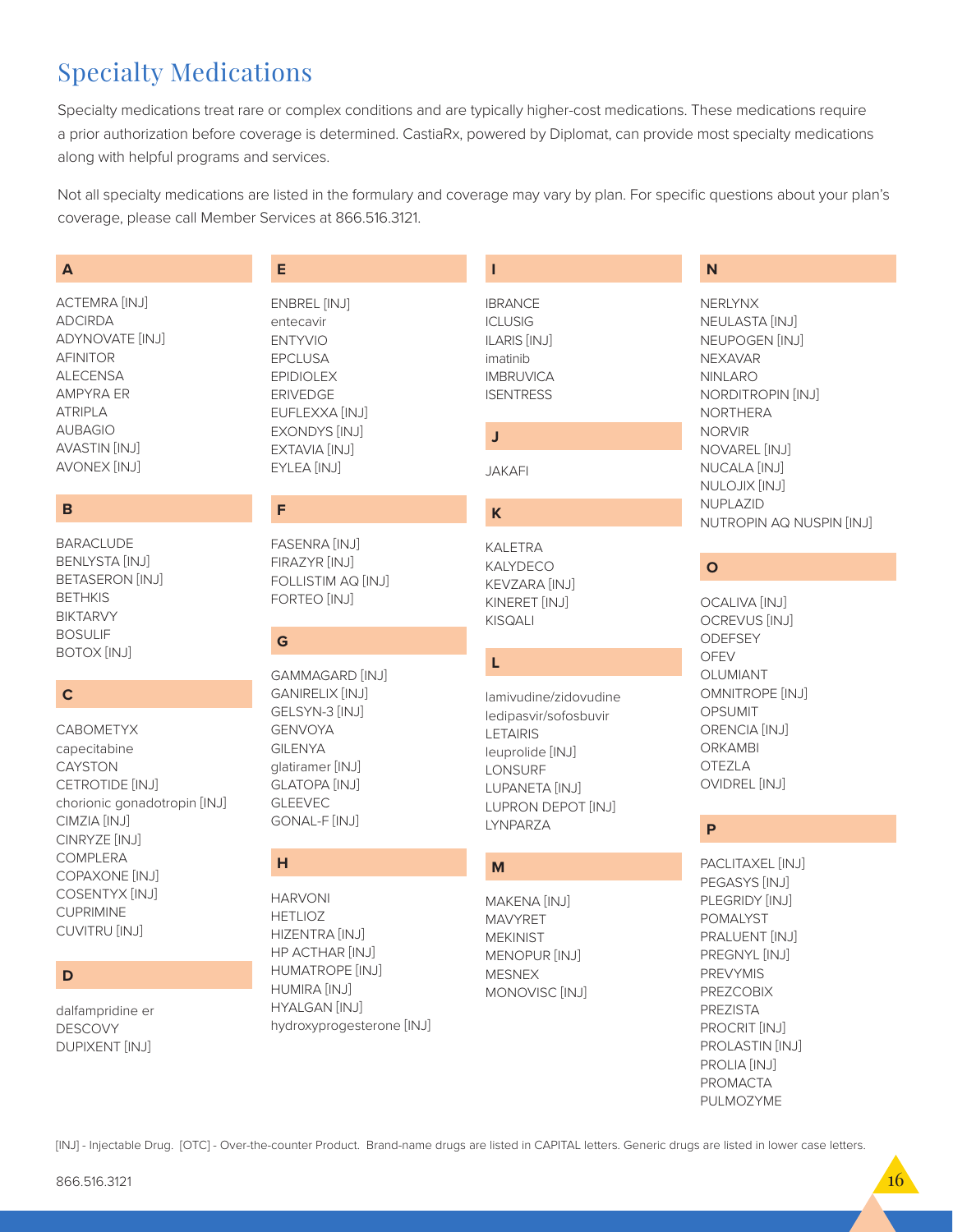#### $\overline{\mathsf{R}}$

**RAVICTI** REBIF [INJ] REMICADE [INJ] REPATHA [INJ] **REVATIO REVLIMID** REYATAZ RHOGAM [INJ] ribavirin RITUXAN [INJ]

### $\mathsf{s}$

**SABRIL** SANDOSTATIN LAR [INJ] sildenafil 20mg SIMPONI [INJ] SIMPONI ARIA [INJ] sofosbuvir/velpatasvir SOLIRIS [INJ] SPRYCEL STELARA [INJ] **STIVARGA STRIBILD** SUBLOCADE [INJ] **SUCRAID** SUPARTZ FX [INJ] SUPPRELLIN LA [INJ] SUTENT SYMDEKO SYMTUZA SYNAGIS [INJ] SYNVISC<sup>[INJ]</sup> SYNVISC-ONE [INJ]

### $\mathsf T$

tadalafil 20mg **TAFINLAR TAGRISSO** TALTZ [INJ] **TASIGNA TECFIDERA** temozolomide tetrabenazine **TIVICAY** TREMFYA [INJ] **TRIUMEQ** TRUVADA **TYKERB TYMLOS [INJ]** TYSABRI [INJ] **TYVASO** 

### $\overline{\mathsf{v}}$

**VEMLIDY VENCLEXTA VIREAD** VIVITROL [INJ] **VOTRIENT** 

### $\overline{\mathsf{x}}$

XELJANZ **XELJANZ XR** XIAFLEX [INJ] XOLAIR [INJ] **XTANDI XYREM** 

### $\overline{z}$

zoledronic acid [INJ] **ZYTIGA**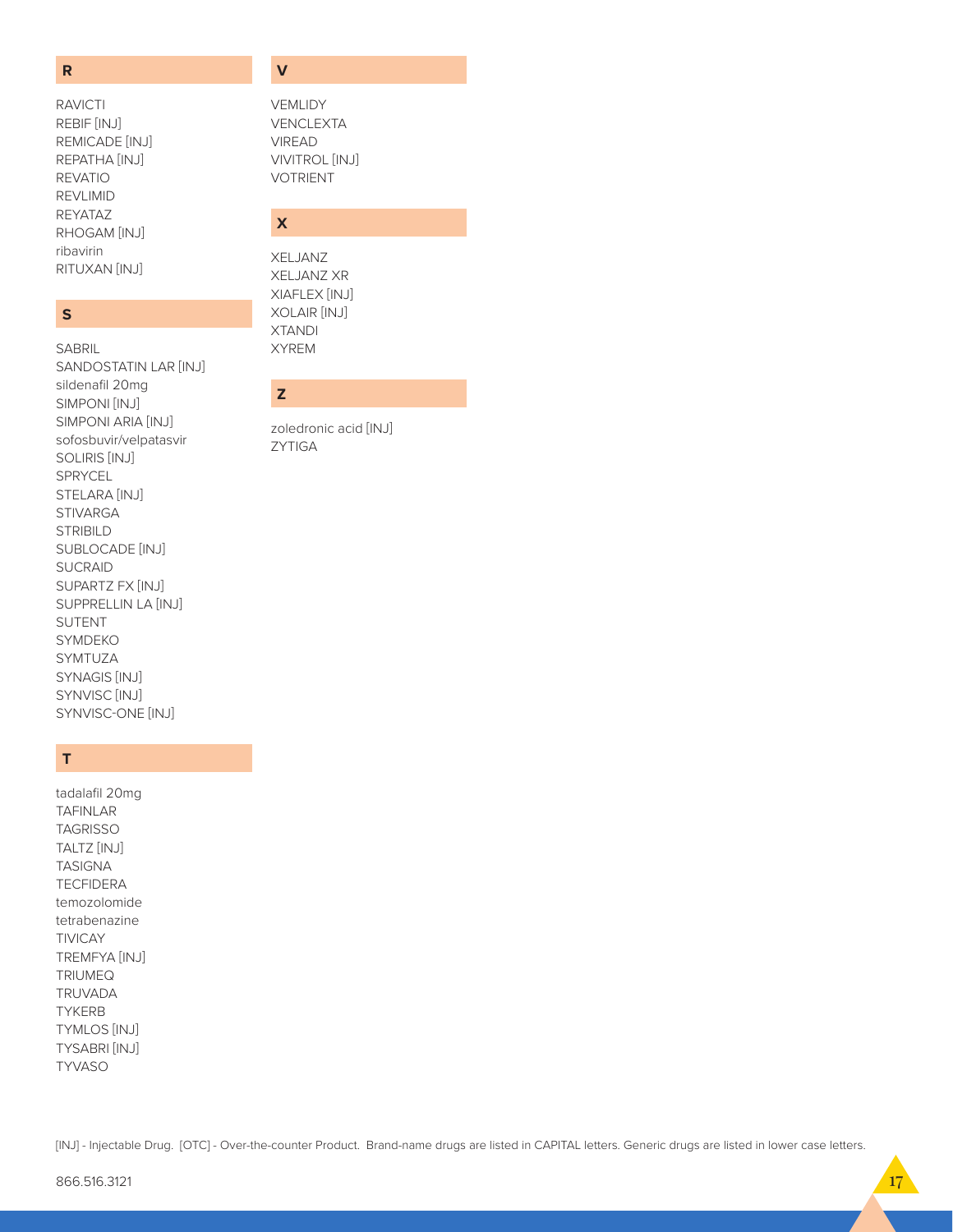### "My Medications" Worksheet

Take this worksheet with you each time you visit a doctor. Each of your doctors should be aware of every drug you take and you should have a list as well.

Ditch the paperwork and switch to digital! Easily manage medications for you and your family using **optumrx.com** and the OptumRx app. View your prescription details, receive refill reminders and print a list of medications for your doctors.

| <b>Name of Medicine</b><br>and Strength | <b>Drug</b><br><b>Tier</b> | <b>I Take This</b><br><b>Medicine For</b> | <b>Directions</b> | <b>Doctor</b> |
|-----------------------------------------|----------------------------|-------------------------------------------|-------------------|---------------|
| <b>Example:</b> Lisinopril, 20 mg       | Tier 1                     | High blood pressure                       | One tablet daily  | Dr. Johnson   |
|                                         |                            |                                           |                   |               |
|                                         |                            |                                           |                   |               |
|                                         |                            |                                           |                   |               |
|                                         |                            |                                           |                   |               |
|                                         |                            |                                           |                   |               |
|                                         |                            |                                           |                   |               |
|                                         |                            |                                           |                   |               |
|                                         |                            |                                           |                   |               |
|                                         |                            |                                           |                   |               |
|                                         |                            |                                           |                   |               |
|                                         |                            |                                           |                   |               |
|                                         |                            |                                           |                   |               |
|                                         |                            |                                           |                   |               |